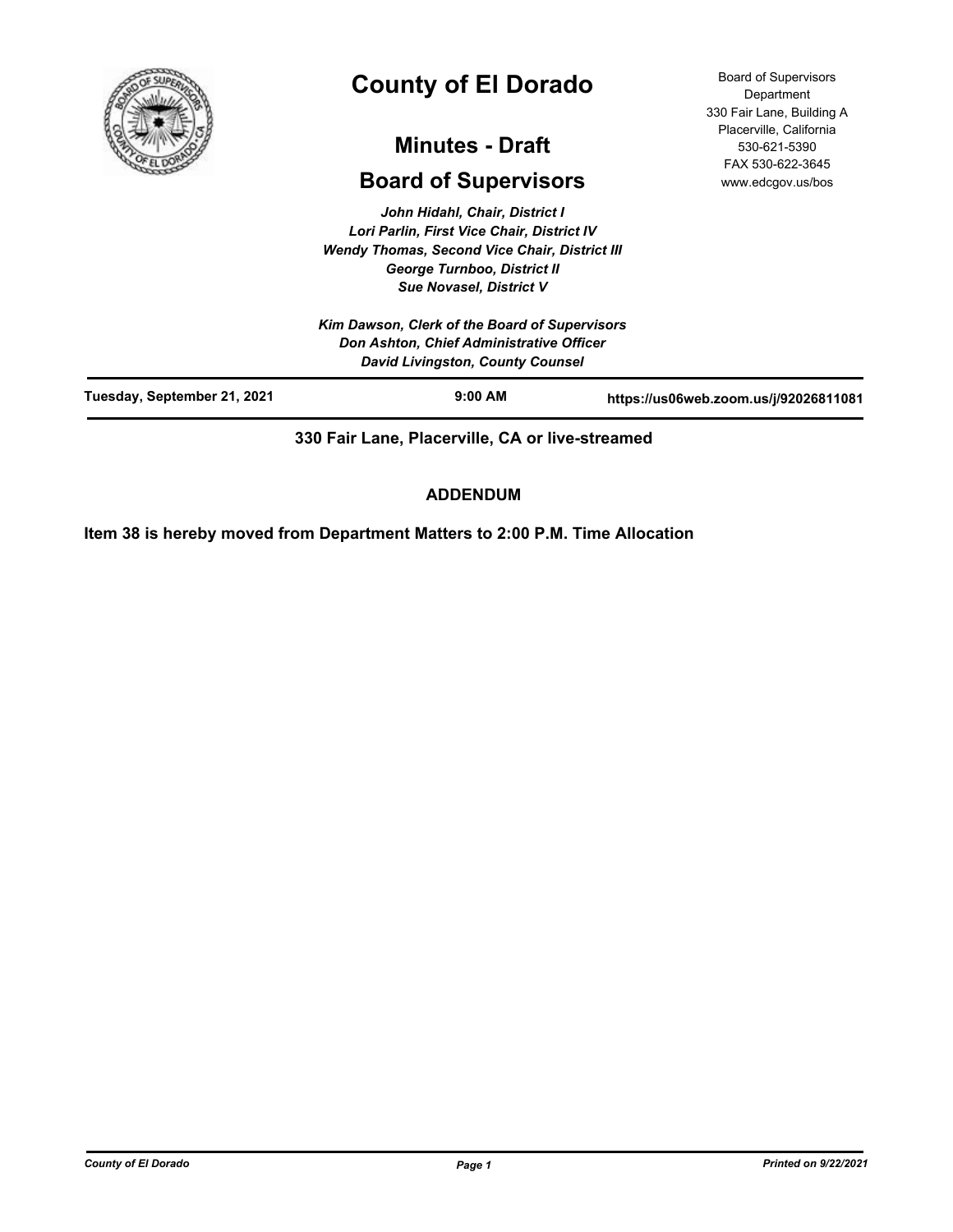**PUBLIC PARTICIPATION INSTRUCTIONS: In accordance with new guidance from the California Department of Public Health, the meeting will be open to the public. The meeting will continue to be live-streamed via Zoom and YouTube.**

**Members of the public may address the Board in-person or via Zoom to make a public comment. Seating is limited and available on a first-come, first-served basis. The public should call into 530-621-7603 or 530-621-7610. The Meeting ID is 920 2681 1081 . Please note you will not be able to join the live-stream until the posted meeting start time.**

**To observe the live stream of the Board of Supervisors meeting go to https://zoom.us/j/92026811081.**

**To observe the Board of Supervisors meetings via YouTube, click https://www.youtube.com/channel/UCUMjDk3NUltZJrpw2CL7Zkg.**

**If you are joining the meeting via zoom and wish to make a comment on an item, press the "raise a hand" button. If you are joining the meeting by phone, press \*9 to indicate a desire to make a comment. Speakers will be limited to 3 minutes.**

**By participating in this meeting, you acknowledge that you are being recorded. If you choose not to observe the Board of Supervisors meeting but wish to make a comment on a specific agenda item, please submit your comment via email by 4:00 p.m. on the Monday prior to the Board meeting. Please submit your comment to the Clerk of the Board at edc.cob@edcgov.us. Your comment will be placed into the record and forwarded to the Board of Supervisors.**

**The Clerk of the Board is here to assist you, please call 530-621-5390 if you need any assistance with the above directions to access the meeting or if you would like to participate in the meeting from a conference room at the Government Center in Bldg. A**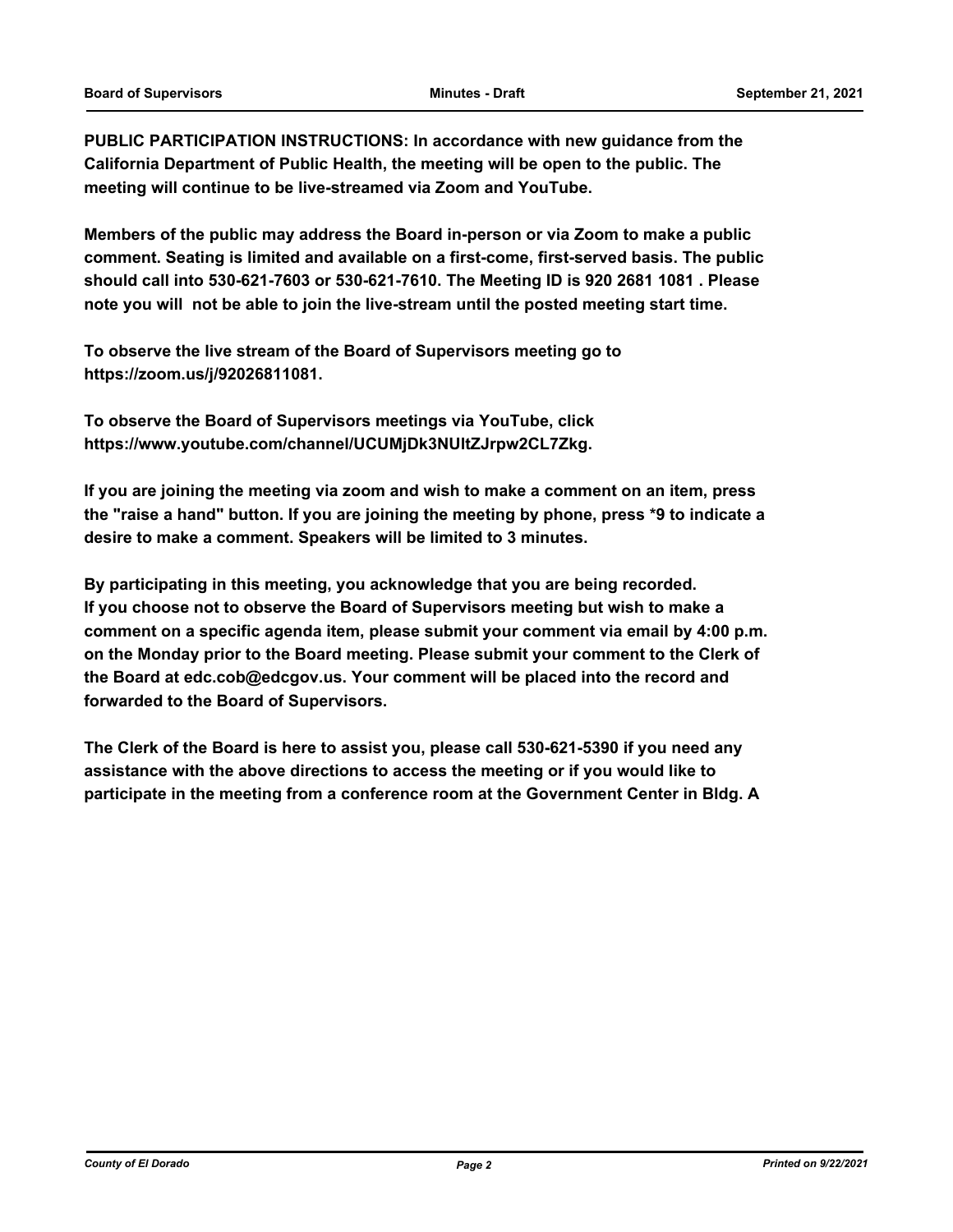## **Vision Statement**

## **Safe, healthy and vibrant communities, respecting our natural resources and historical heritage**

#### **This institution is an equal opportunity provider and employer.**

Live Web Streaming and archiving of most Board of Supervisors meeting videos, all meeting agendas, supplemental materials and meeting minutes are available on the internet at: http://eldorado.legistar.com/Calendar.aspx

The County of El Dorado is committed to ensuring that persons with disabilities are provided the resources to participate in its public meetings. Please contact the office of the Clerk of the Board if you require accommodation at 530-621-5390 or via email, edc.cob@edcgov.us, preferably no less than 24 hours in advance of the meeting.

The Board of Supervisors is concerned that written information submitted to the Board the day of the Board meeting may not receive the attention it deserves. The Board Clerk cannot guarantee that any FAX, email, or mail received the day of the meeting will be delivered to the Board prior to action on the subject matter.

The Board meets simultaneously as the Board of Supervisors and the Board of Directors of the Air Quality Management District, In-Home Supportive Services, Public Housing Authority, Redevelopment Agency and other Special Districts.

For Purposes of the Brown Act § 54954.2 (a), the numbered items on this Agenda give a brief description of each item of business to be transacted or discussed. Recommendations of the staff, as shown, do not prevent the Board from taking other action.

Materials related to an item on this Agenda submitted to the Board of Supervisors after distribution of the agenda packet are available for inspection during normal business hours in the public viewing packet located in Building A, 330 Fair Lane, Placerville or in the Board Clerk's Office located at the same address. Such documents are also available on the Board of Supervisors' Meeting Agenda webpage subject to staff's ability to post the documents before the meeting.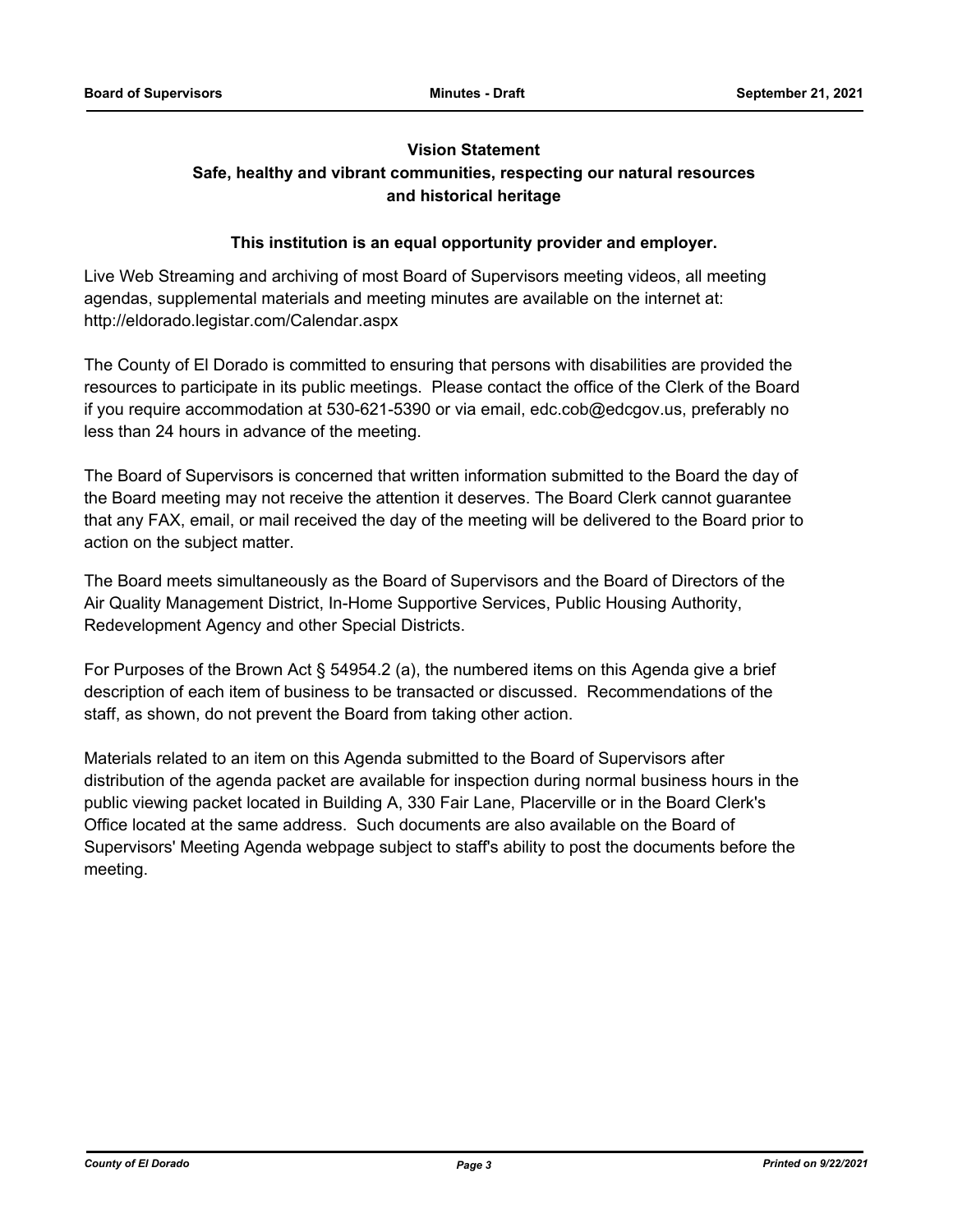#### **PROTOCOLS FOR PUBLIC COMMENT**

Public comment will be received at designated periods as called by the Board Chair.

Public comment on items scheduled for Closed Session will be received before the Board recesses to Closed Session.

Except with the consent of the Board, individuals shall be allowed to speak to an item only once.

On December 5, 2017, the Board adopted the following protocol relative to public comment periods. The Board adopted minor revisions to the protocol on August 24, 2021, incorporated herein:

The Board wants all members of the public to feel welcome to speak, especially regarding controversial items. Time for public input will be provided at every Board of Supervisors meeting. Individuals will have three minutes to address the Board. If the three minutes are exceeded the speaker's microphone will be muted. Applause or other outbursts are not allowed in the Board Chambers.

During noticed public hearings only, individuals authorized by organizations to speak to organizational positions may request additional time, up to five minutes.

Public comment on certain agenda items designated and approved by the Board may be treated differently within specific time limits per speaker or a limit on the total amount of time designated for public comment. It is the intent of the Board that quasi-jurisdictional matters have additional flexibility depending on the nature of the issue.The Board Chair may limit public comment during Open Forum.

Individual Board members may ask clarifying questions but will not engage in substantive dialogue with persons providing input to the Board.

If a person providing input to the Board creates a disruption by refusing to follow Board guidelines, the Board Chair may take the following actions:

Step 1. Request the person adhere to Board guidelines. If the person refuses, the Board Chair may turn off the speaker's microphone.

Step 2. If the disruption continues, the Board Chair may order a recess of the Board meeting. Step 3. If the disruption continues, the Board Chair may order the removal of the person from the Board meeting.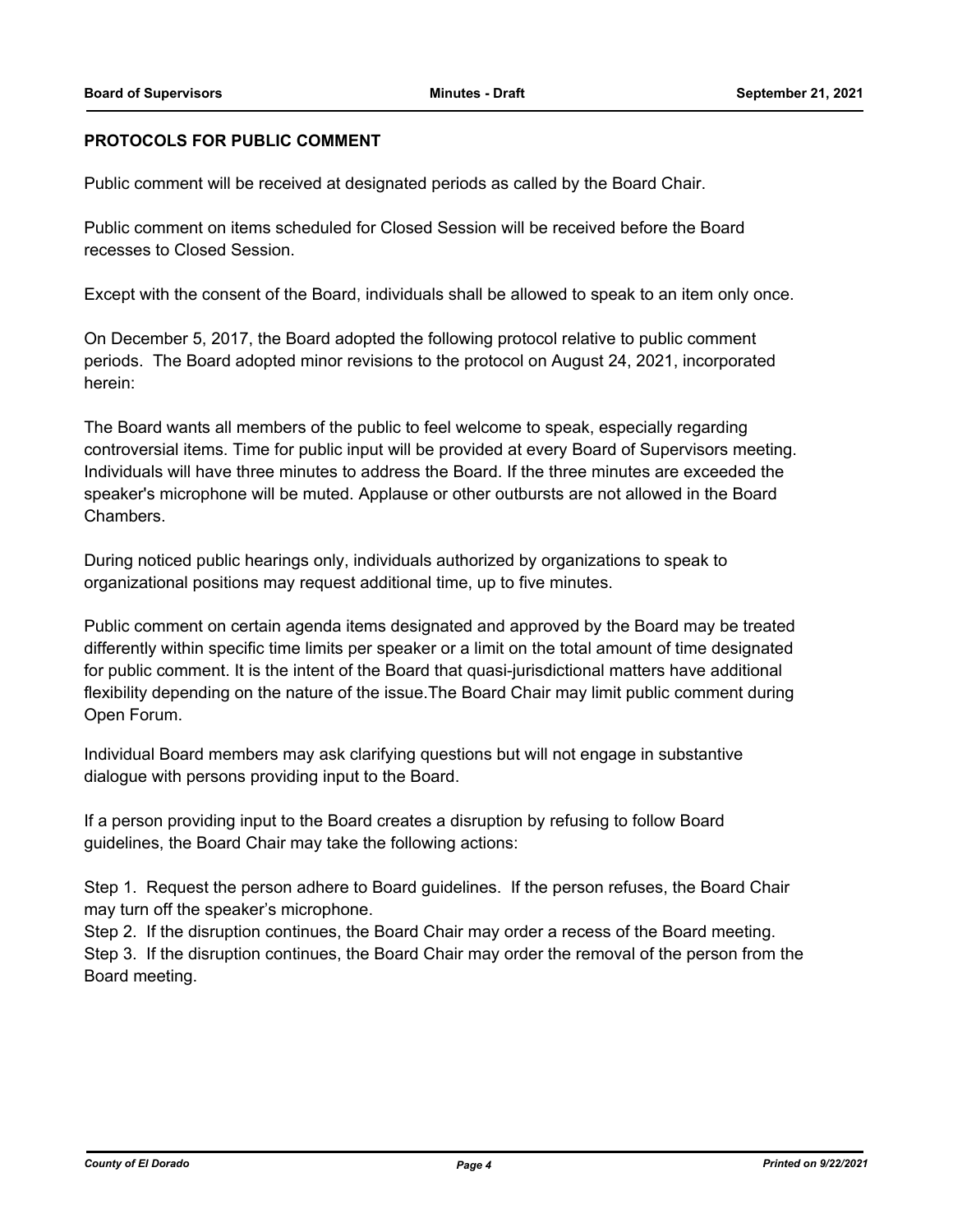#### **9:00 A.M. - CALLED TO ORDER**

Present: 5- Supervisor Novasel, Supervisor Hidahl, Supervisor Parlin, Supervisor Thomas and Supervisor Turnboo

#### **INVOCATION AND PLEDGE OF ALLEGIANCE TO THE FLAG**

**Chaplain Betsy Vanderpool of the Sierra Chaplaincy gave the Invocation.**

**Supervisor Parlin led the Pledge of Allegiance to the Flag.**

#### **ADOPTION OF THE AGENDA AND APPROVAL OF CONSENT CALENDAR**

*Public Comment: J. Harn, J. Gainsbourgh, K. Payne, R. Michelson, K. Greenwood*

**A motion was made by Supervisor Parlin, seconded by Supervisor Thomas to Adopt the Agenda and Approve the Consent Calendar with the following changes: Pull item 13 for discussion. Continue items 43 and 45 to September 28, 2021.**

**Yes:** 5 - Novasel, Hidahl, Parlin, Thomas and Turnboo

The Board may make any necessary additions, deletions or corrections to the agenda including moving items to or from the Consent Calendar and adopt the agenda and the Consent Calendar with one single vote. A Board member may request an item be removed from the Consent Calendar for discussion and separate Board action. At the appropriate time as called by the Board Chair, members of the public may make a comment on matters on the Consent Calendar prior to Board action.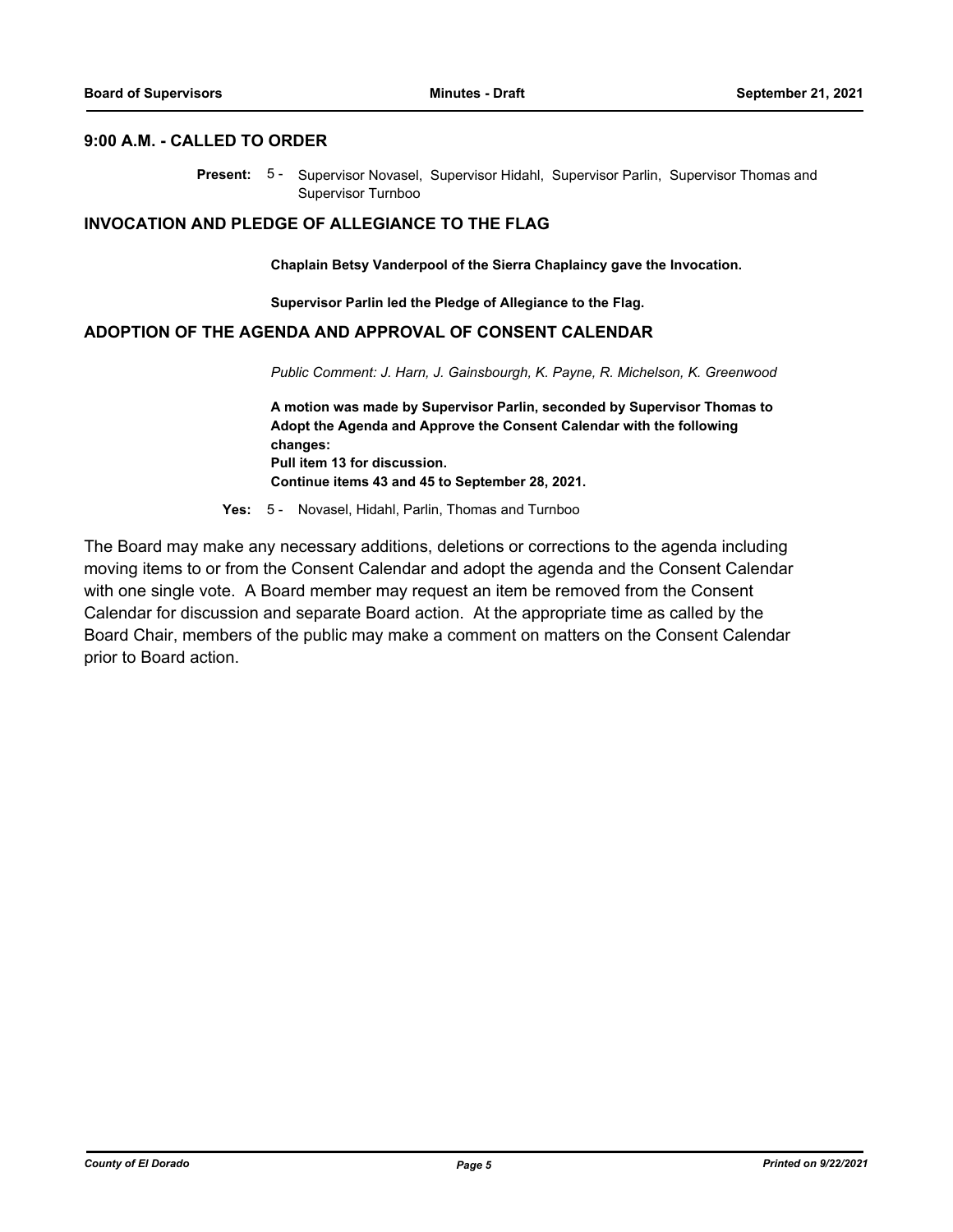#### **CONSENT CALENDAR**

**1.** [21-1484](http://eldorado.legistar.com/gateway.aspx?m=l&id=/matter.aspx?key=30379) Clerk of the Board recommending the Board Approve the minutes from the regular meeting on August 31, 2021 and the special meeting on September 10, 2021.

**This matter was Approved on the Consent Calendar.**

#### **GENERAL GOVERNMENT - CONSENT ITEMS**

**2. 21-1415** Chief Administrative Office recommending the Board of Supervisors find that a Local Health Emergency continues to exist in El Dorado County as a result of the Caldor Fire.

#### **FUNDING:** N/A

**This matter was Approved on the Consent Calendar.**

**3.** [21-1480](http://eldorado.legistar.com/gateway.aspx?m=l&id=/matter.aspx?key=30375) Chief Administrative Office recommending the Board order the Auditor-Controller to disburse \$82,901.79 to the El Dorado Hills Community Services District from its park and recreation development impact mitigation fee account for fee program administration and expenditures related to the Kalithea Park, Bass Lake Community Park, Valley View Village Park, Saratoga Village Park, and Heritage Village Park, which will expand the District's capabilities to serve new development that has occurred within the District.

**FUNDING:** Development Impact Fees.

**This matter was Approved on the Consent Calendar.**

**4.** [21-1495](http://eldorado.legistar.com/gateway.aspx?m=l&id=/matter.aspx?key=30390) Chief Administrative Office recommending the Board appoint Supervisor Parlin and Supervisor Thomas to an Ad Hoc Committee to participate in revising the County's Ranch Marketing Ordinance.

### **FUNDING:** N/A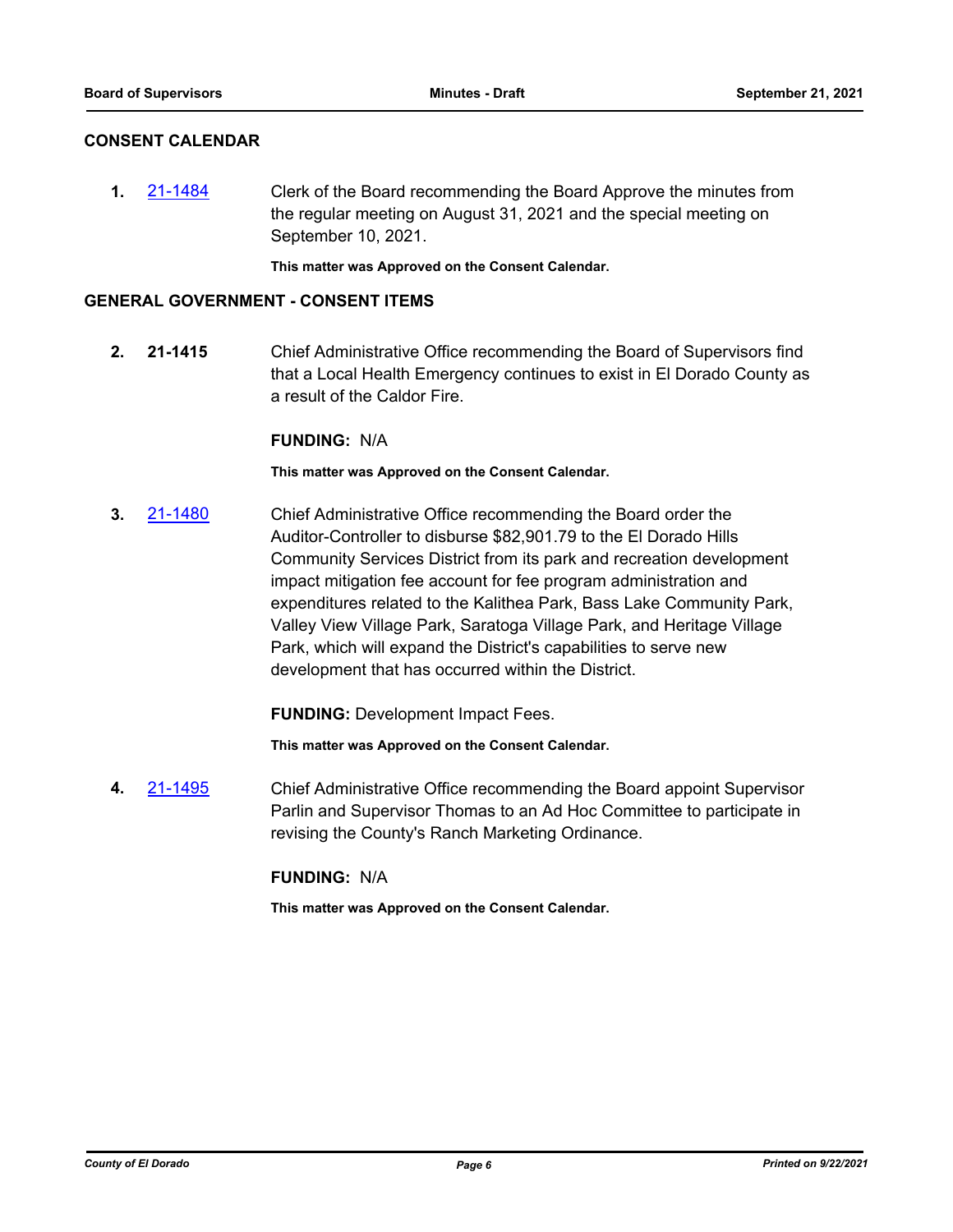**5.** [21-1449](http://eldorado.legistar.com/gateway.aspx?m=l&id=/matter.aspx?key=30344) Chief Administrative Office, Parks Division, recommending the Board authorize:

> 1) Approve and authorize the Chair to execute the grant deed for the transfer of County-owned property known as Bennett Park located at 561 Canal Street, Placerville, CA 95667, to the El Dorado County Union High School District (4/5 vote required); and

2) Authorize the termination of the existing Agreement for Maintenance and Operation of Bennett Park between the County and the school district effective upon execution of the Grant Deed.

#### **FUNDING**: N/A

**This matter was Approved on the Consent Calendar.**

- **6.** [21-1452](http://eldorado.legistar.com/gateway.aspx?m=l&id=/matter.aspx?key=30347) Chief Administrative Office, Parks Division, recommending the Board approve and authorize the Parks Manager to sign the attached Grant Contract with the State of California Department of Parks and Recreation for the following 2018 Parks Bond Act Per Capita Grant Program projects:
	- 1) \$300,000 Restroom replacement at Forebay Community Park;
	- 2) \$50,000 Playground at the Rail Park; and
	- 3) \$50,000 Dog Park adjacent to the El Dorado Trail.

**FUNDING**: California Department of Parks and Recreation Prop 68 Per Capita Funding (94%) and General Fund (6%).

**This matter was Approved on the Consent Calendar.**

**7.** [21-1468](http://eldorado.legistar.com/gateway.aspx?m=l&id=/matter.aspx?key=30363) Chief Administrative Office, Procurement and Contracts Division, recommending the Board consider the following:

> 1) Waive the competitive bidding requirements and extend the current Countywide office supply purchase contract with Sierra Office Systems & Products Inc. as authorized by Ordinance Section 3.12.160 (F), finding that the extension is necessary to avoid an interruption of County business;

> 2) Extend the current office supply purchase contract 2042 for an additional one year or until a new competitive solicitation process is completed and a new office supply purchase contract is awarded; and 3) Authorize the Purchasing Agent to increase the purchase contract on an "as needed" basis as long as funding is available within the requesting departments' budgets.

#### **FUNDING:** N/A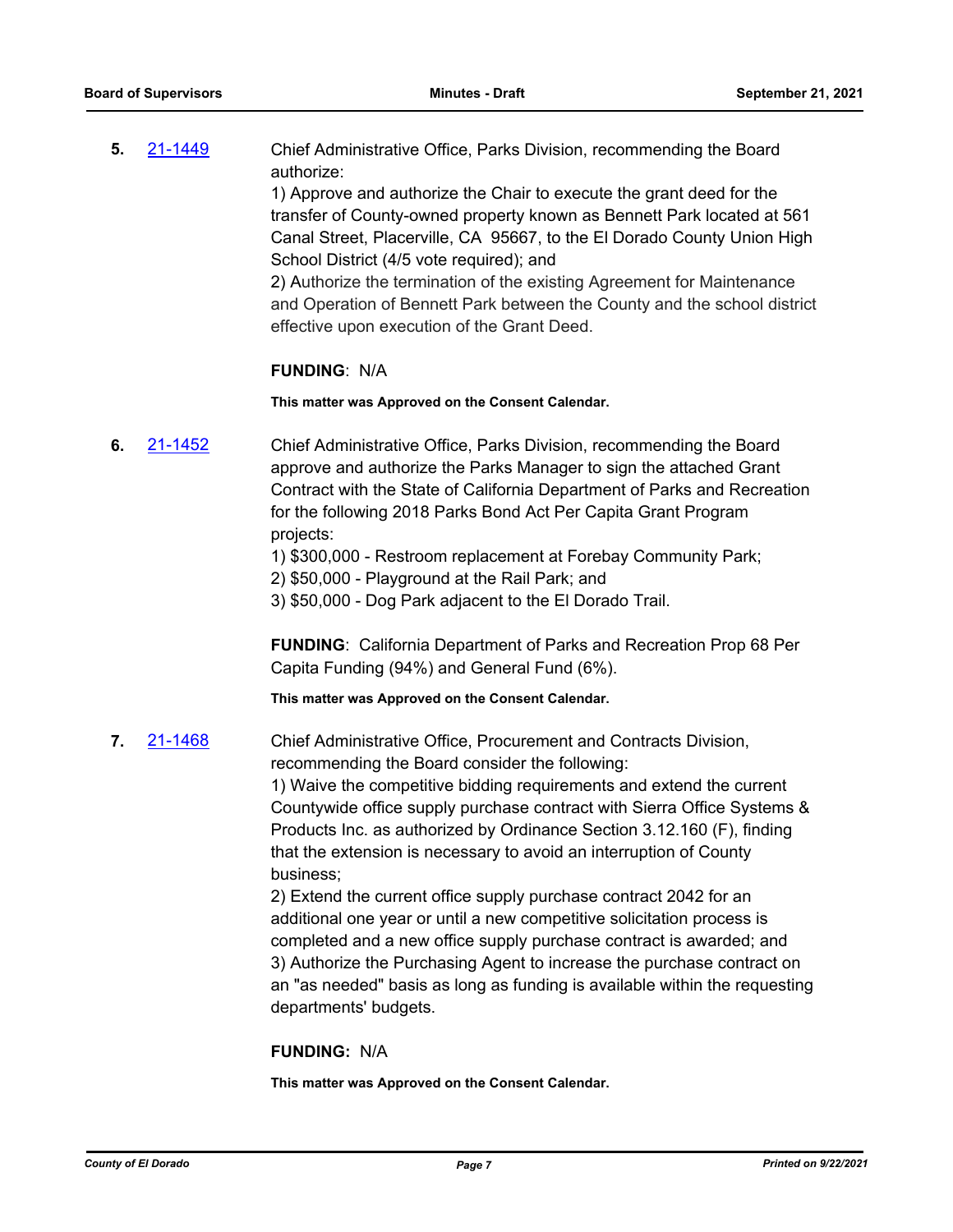**8.** [21-1370](http://eldorado.legistar.com/gateway.aspx?m=l&id=/matter.aspx?key=30265) Chief Administrative Office, Procurement and Contracts Division, presenting a list of County surplus property and recommending the Board so declare and authorize disposal of same in accordance with the procedures outlined in the County's Purchasing Ordinance, Chapter 3.12 and Section 3.12.220 thereof.

**FUNDING:** Various.

**This matter was Approved on the Consent Calendar.**

**9.** [21-1409](http://eldorado.legistar.com/gateway.aspx?m=l&id=/matter.aspx?key=30304) Clerk of the Board, based upon the recommendation of the In-Home Supportive Services (IHSS) Advisory Committee, recommending the Board make the following appointment to the IHSS Advisory Committee: Reappoint Brian Lordson, Community Representative, Term Expiration 09/21/2023.

#### **FUNDING:** N/A

**This matter was Approved on the Consent Calendar.**

**10.** [21-1460](http://eldorado.legistar.com/gateway.aspx?m=l&id=/matter.aspx?key=30355) Clerk of the Board, based upon the recommendation of the Building Industry Advisory Committee, recommending the Board: Reappoint Jeff Short, El Dorado County North State Building Industry, Member, Term Expiration 01/01/2024.

#### **FUNDING**: N/A

**This matter was Approved on the Consent Calendar.**

**11.** [21-1404](http://eldorado.legistar.com/gateway.aspx?m=l&id=/matter.aspx?key=30299) Election Department recommending the Board adopt and authorize the Chair to sign Resolution **117-2021** consolidating local jurisdiction elections with the upcoming November 2, 2021 Consolidated Districts Election.

**FUNDING:** Districts will be billed for their portion of the elections cost.

**Resolution 117-2021 was Adopted upon Approval of the Consent Calendar.**

**12.** [21-1380](http://eldorado.legistar.com/gateway.aspx?m=l&id=/matter.aspx?key=30275) Information Technologies Department recommending the Board authorize and approve the continued use of Contract 191-S1511 (375) with Pacific Bell dba AT&T for CalNet telecom and network services through 12/31/2021 under cooperative state agreements C3-A-12-10TS-01 and C3-B-12-10-TS-01, and increase compensation by \$10,000, for a new total amount of \$57,577.60.

**FUNDING:** General Fund.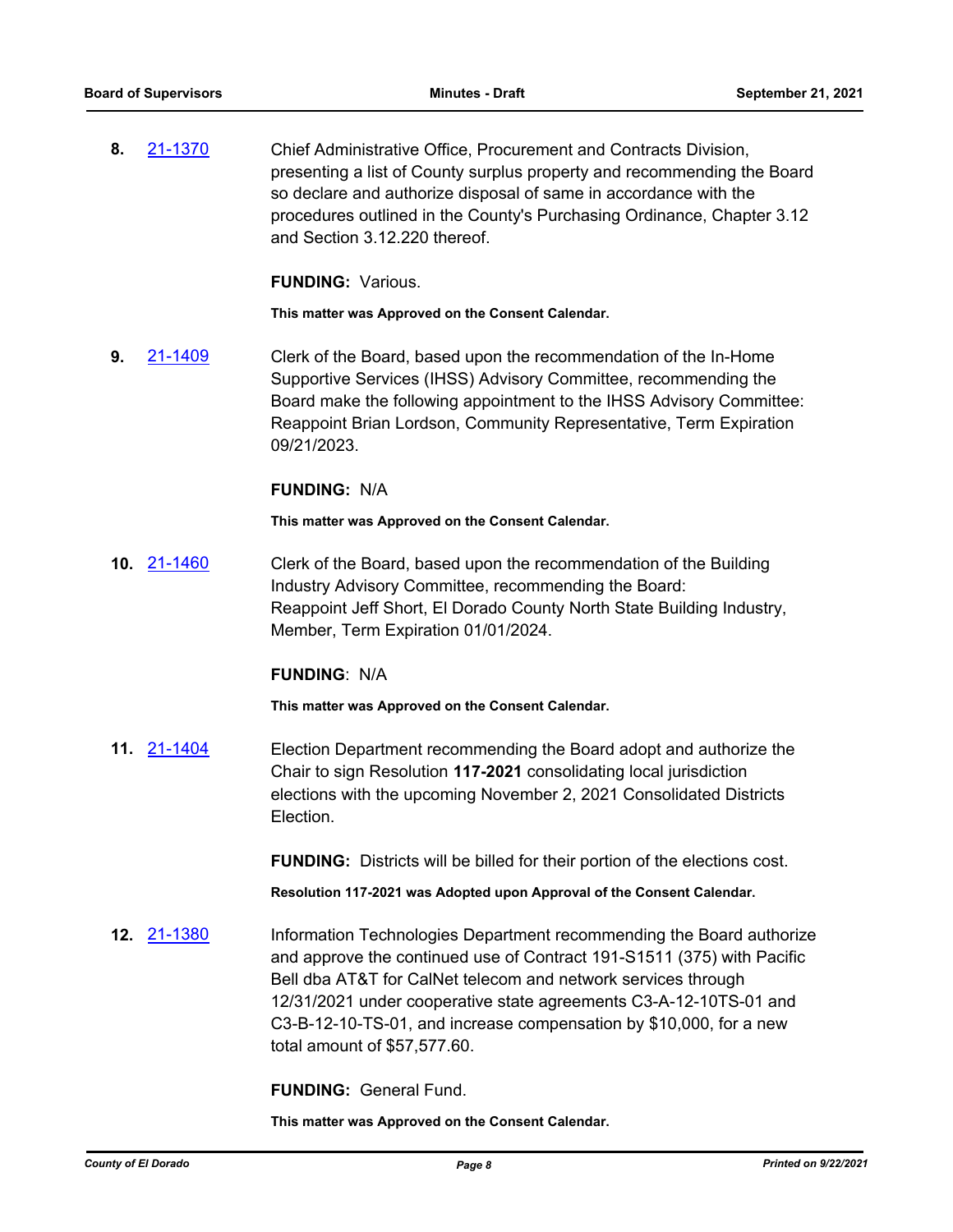**13.** [21-1507](http://eldorado.legistar.com/gateway.aspx?m=l&id=/matter.aspx?key=30402) Supervisor Parlin recommending the Board accept the resignation of James Williams from the El Dorado County Planning Commission, District IV.

#### **FUNDING:** N/A

*Public Comment: R. Michelson, K. Greenwood*

**A motion was made by Supervisor Parlin, seconded by Supervisor Novasel to Approve this matter and to include Commissioner Williams term to end on September 28, 2021.** 

**Supervisor Parlin made the following statement: Thank you to James Williams for his 6 years of service on the Planning Commission. His caring and passionate approach to working with applicants, staff, and the public are commendable and appreciated. His integrity and attention to detail have led him to become an effective leader on the Planning Commission and he will be sorely missed. James has been wanting to step down for almost a year, but was gracious enough to stay so that I had ample time to find a replacement. I wish him the best as he takes this time to step away from public service to focus on his business and family.**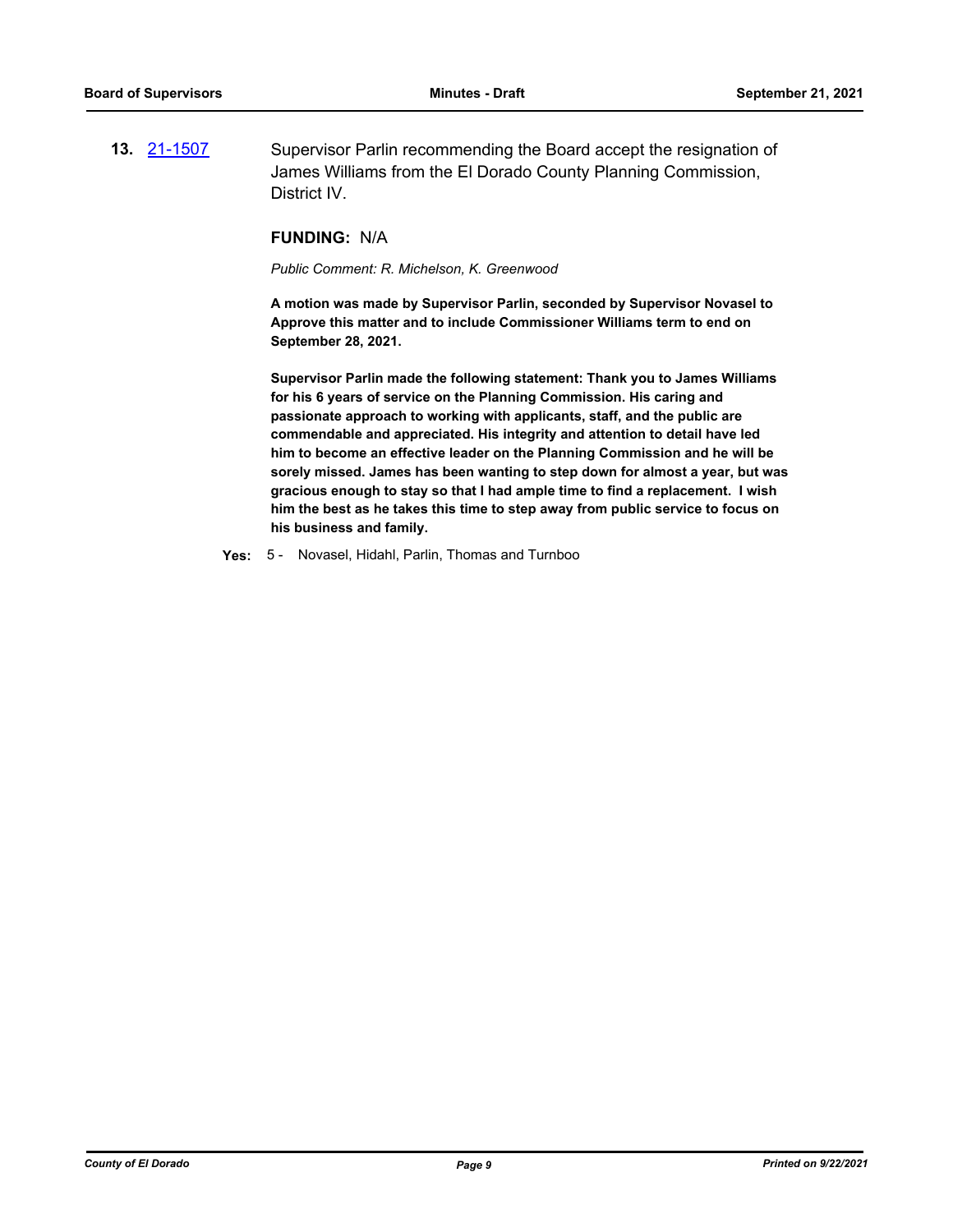### **HEALTH AND HUMAN SERVICES - CONSENT ITEMS**

**14.** [21-1191](http://eldorado.legistar.com/gateway.aspx?m=l&id=/matter.aspx?key=30086) Health and Human Services Agency (HHSA) recommending the Board: 1) Make findings in accordance with County Ordinance 3.13.030 (C) that due to limited timeframes, temporary or occasional nature, or schedule for the project or scope of work, the ongoing aggregate of work to be performed is not sufficient to warrant addition of permanent staff for Funding Agreement 4244 with The Center for Common Concerns, Inc. (DBA HomeBase), for the provision of a Strategic Planning Document and second-year Implementation Plan to the El Dorado Opportunity Knocks Continuum of Care;

> 2) Approve and authorize the Chair to sign Amendment 2 to Funding Agreement 4244 with HomeBase, with no change to the maximum obligation of \$55,000, and extending the term for an additional year, through October 21, 2022; and

3) Authorize the HHSA Director, or designee, to execute further documents relating to Agreement 4244, including amendments that do not increase the maximum obligation or term of the Agreement, contingent upon approval by County Counsel and Risk Management.

**FUNDING:** 100% California Emergency Solutions and Housing Program Grant funding.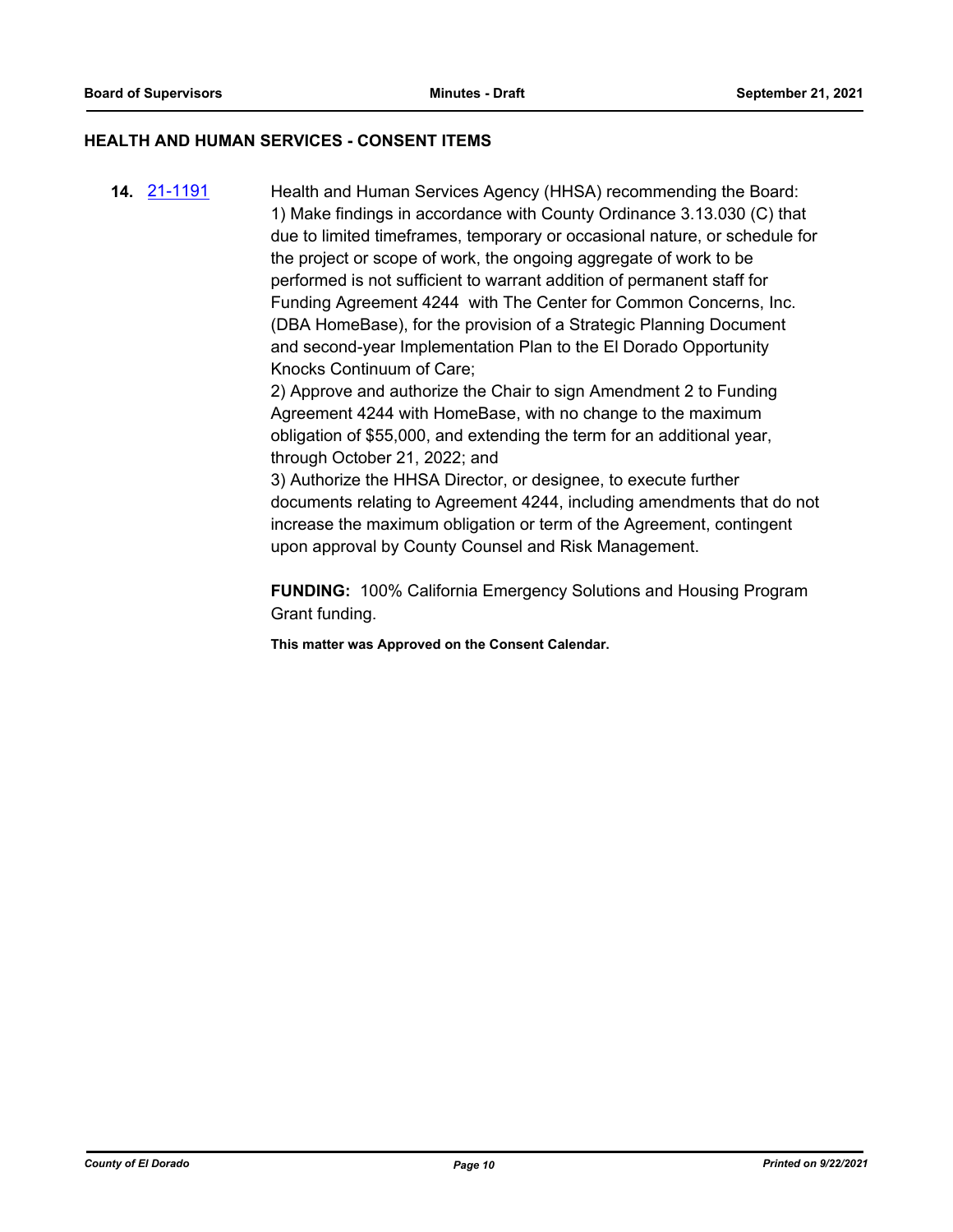**15.** [21-1360](http://eldorado.legistar.com/gateway.aspx?m=l&id=/matter.aspx?key=30255) Health and Human Services Agency (HHSA) recommending the Board: 1) Accept funding from the California Department of Health Care Services up to the maximum amount of \$38,574,276 for the provision of Drug Medi-Cal Organized Delivery System services for a retroactive term covering the period of July 1, 2021 through June 30, 2024; 2) Authorize the Chair to sign California Department of Health Care Services funding Agreement 21-10027, Fenix 5929, and associated documents, contingent upon approval by County Counsel and Risk Management;

3) Authorize the HHSA Director to execute any additional documents or amendments related to Agreement 21-10027, Fenix 5929, that do not increase the maximum amount or term of the agreement, contingent upon approval by County Counsel and Risk Management; and 4) Authorize the HHSA Director, Chief Assistant Director, or Agency Chief Fiscal Officer to administer any subsequent administrative documents relating to said funding, including required fiscal and programmatic reports.

**FUNDING:** Federal Medi-Cal, with match funding from State General Fund and 2011 Behavioral Health Realignment.

**This matter was Approved on the Consent Calendar.**

**16.** [21-1321](http://eldorado.legistar.com/gateway.aspx?m=l&id=/matter.aspx?key=30216) Health and Human Services Agency (HHSA) recommending the Board: 1) Approve and authorize the Chair to sign non-financial Standard Agreement 21-5012 (County Agreement 5870) with the California Department of Social Services, with a retroactive effective date of July 1, 2021 through June 30, 2024; and 2) Authorize the HHSA Director, or designee, to execute further documents relating to Standard Agreement 21-5012, contingent upon approval by County Counsel and Risk Management, provided that the amendments do not change the term; and to continue to administer Agreement 21-5012 and execute any subsequent documents relating to said Agreement, including programmatic reports.

**FUNDING:** There is no funding included in this Agreement.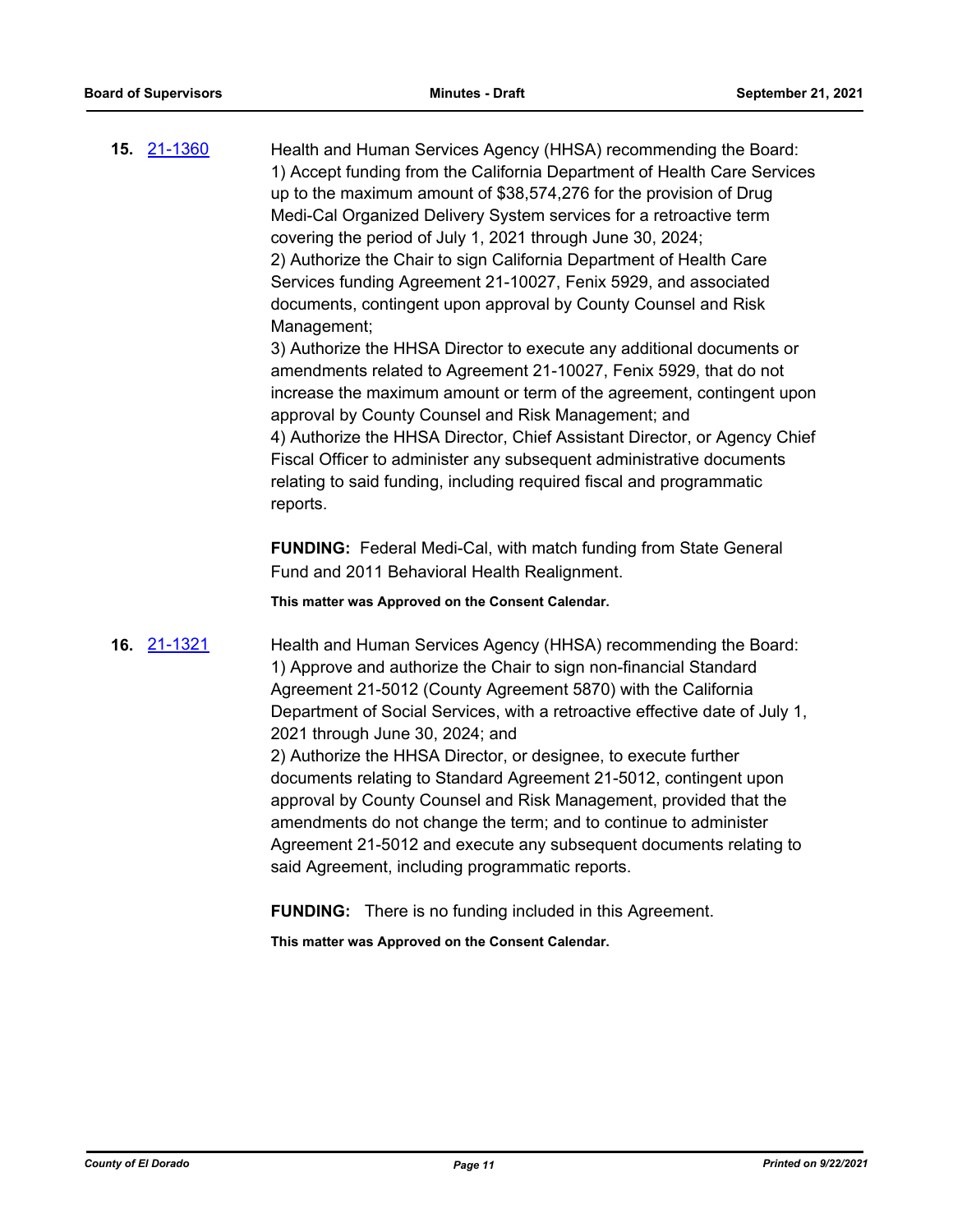**17.** [21-1230](http://eldorado.legistar.com/gateway.aspx?m=l&id=/matter.aspx?key=30125) Health and Human Services Agency recommending the Board: 1) Approve and authorize the Chair to sign Memorandum of Understanding (MOU) 5650 with El Dorado County Office of Education for the provision of the Foster Youth Services Coordinating Program, with a term effective upon execution for the period of September 25, 2021 through August 31, 2024. In accordance with the State guidelines, the maximum obligation of this MOU is dependent on the number of clients served so there is no amount listed in the Agreement; however, HHSA has budgeted \$100,000 for Fiscal Year 2021-22 to ensure sufficient appropriations for this MOU; and 2) Authorize the Director of Health and Human Services, or designee, to execute further documents relating to MOU 5650, contingent upon approval by County Counsel and Risk Management, including amendments which do not increase the maximum dollar amount or term of

**FUNDING:** Federal Funding (Title IV-E).

the MOU.

**This matter was Approved on the Consent Calendar.**

**18.** [21-0552](http://eldorado.legistar.com/gateway.aspx?m=l&id=/matter.aspx?key=29448) Health and Human Services Agency (HHSA) recommending the Board: 1) Make findings in accordance with County Ordinance 3.13.030 that it is appropriate to contract with Nelson S. Jacinto, doing business as Grace Home II, for the provision of licensed residential care facility services for the elderly under Agreement 5621 because there are specialty skills, qualifications, and equipment not expressly identified in County classifications involved in the performance of the work; 2) Approve and authorize the Chair to sign Agreement for Services 5621 with Nelson S. Jacinto, doing business as Grace Home II, in the amount of \$600,000, for the term of October 1, 2021 through September 30, 2024; and

> 3) Authorize the HHSA Director, or designee, to execute further documents relating to Agreement for Services 5621, contingent upon approval by County Counsel and Risk Management, including amendments which do not increase the maximum dollar amount or term of the Agreement.

**FUNDING:** 100% State Funding: 50% Mental Health Services Act, 50% Realignment.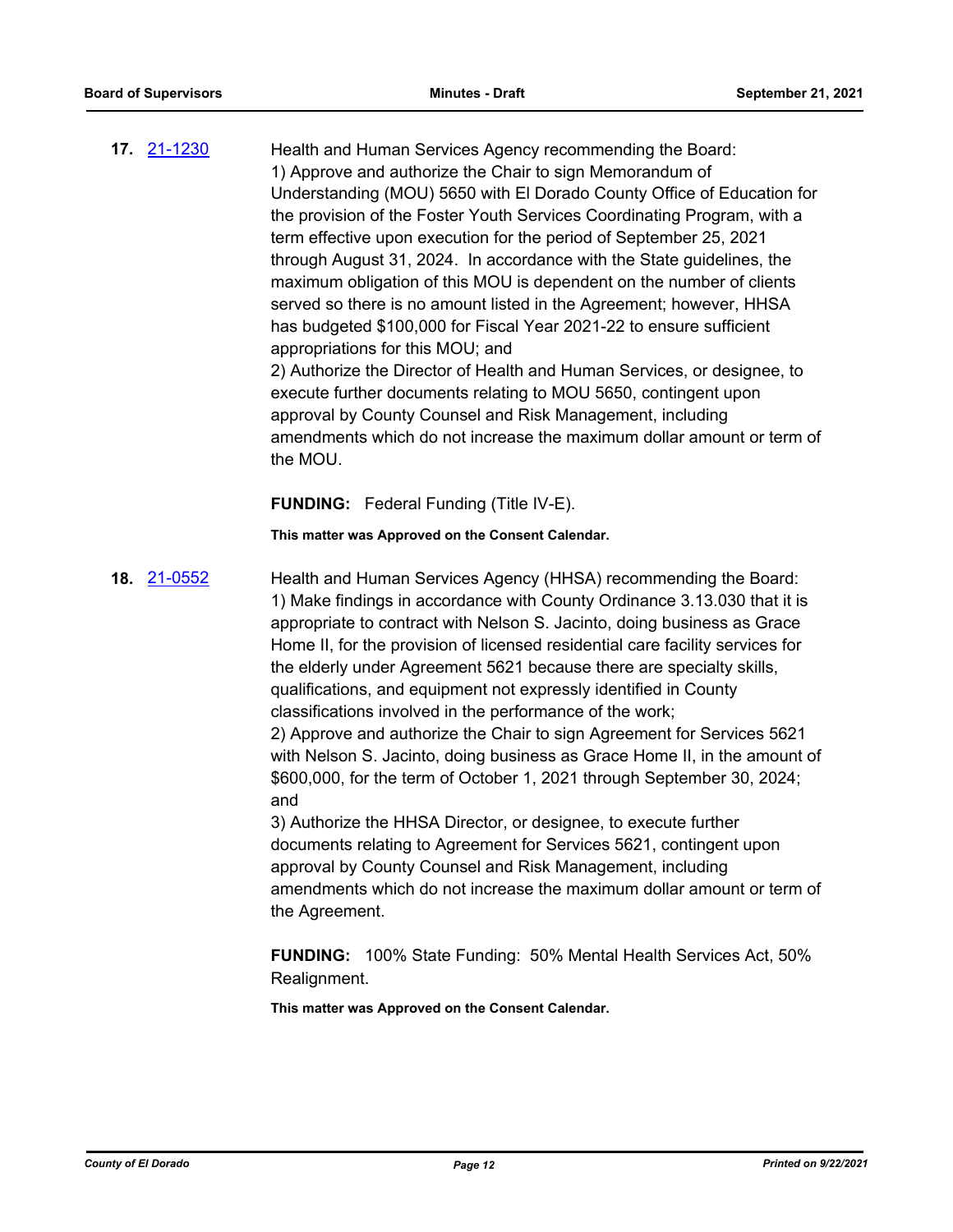**19.** [21-1159](http://eldorado.legistar.com/gateway.aspx?m=l&id=/matter.aspx?key=30054) Health and Human Services Agency (HHSA) recommending the Board: 1) Make findings in accordance with County Ordinance 3.13.030 that it is appropriate to contract with Patagonia Health, Inc. for services provided under Amendment I to Agreement 407 (209-S1711) for the provision of Electronic Patient Health Record and Medical Billing software because "(B) "Specialty skills and qualifications not expressly identified in classifications are involved in the performance of the work;" 2) Approve and authorize the Chair to sign Amendment I to Agreement for Services 407 (209-S1711) with Patagonia Health, Inc., in the amount of \$150,000, for a new Maximum Obligation of \$465,475, with no change to the term of the Agreement; and 3) Authorize the Director of HHSA, or designee, to execute further documents relating to Agreement 407 (209-S1711), contingent upon approval by County Counsel and Risk Management, including amendments which do not increase the maximum dollar amount or term of

> **FUNDING:** 100% Federal (Epidemiology and Laboratory Capacity for Prevention and Control of Emerging Infectious Diseases Enhancing Detection Grant).

**This matter was Approved on the Consent Calendar.**

the Agreement.

**20.** [21-1429](http://eldorado.legistar.com/gateway.aspx?m=l&id=/matter.aspx?key=30324) Health and Human Services Agency (HHSA) recommending the Board approve and authorize the Chair and the Director of HHSA to sign the revised Certification of Assurance of Compliance, a form required for submission of a grant application, pertaining to the Request for Applications issued by the California Governor's Office of Emergency Services for the County Victim Services Program for Fiscal Years 2021-22 and 2022-23, for an estimated grant funding amount of \$159,395.

> **FUNDING:** 64% Victims of Crime Act federal funds and 36% State funds.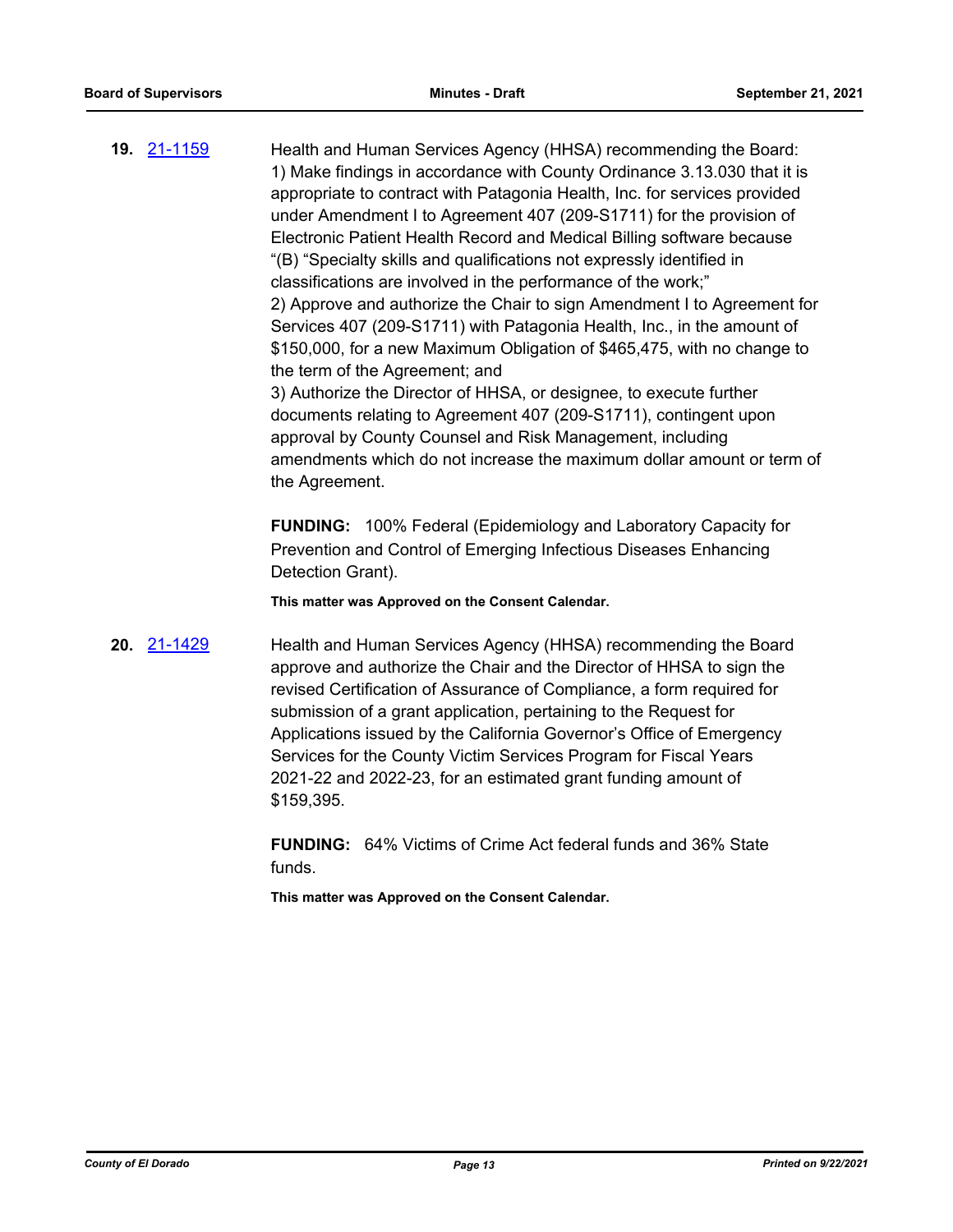**21.** [21-0333](http://eldorado.legistar.com/gateway.aspx?m=l&id=/matter.aspx?key=29229) Health and Human Services Agency (HHSA) recommending the Board: 1) Make findings in accordance with County Ordinance 3.13.030 that it is appropriate to contract with Sutter Valley Hospitals doing business as Sutter Center for Psychiatry, for the provision of inpatient acute mental health treatment, under Agreement 5445 because (B) "Specialty skills and qualifications not expressly identified in County classifications are involved in the performance of the work;" 2) Approve and authorize the Chair to sign Agreement for Services 5445 with Sutter Valley Hospitals doing business as Sutter Center for Psychiatry, for the term of October 1, 2021 through September 30, 2026, with a maximum contractual obligation of \$750,000; and 3) Authorize the HHSA Director, or designee, to execute further documents relating to Agreement for Services 5445, contingent upon approval by County Counsel and Risk Management, including amendments which do not increase the maximum dollar amount or term of the Agreement.

**FUNDING:** 100% Mental Health Realignment.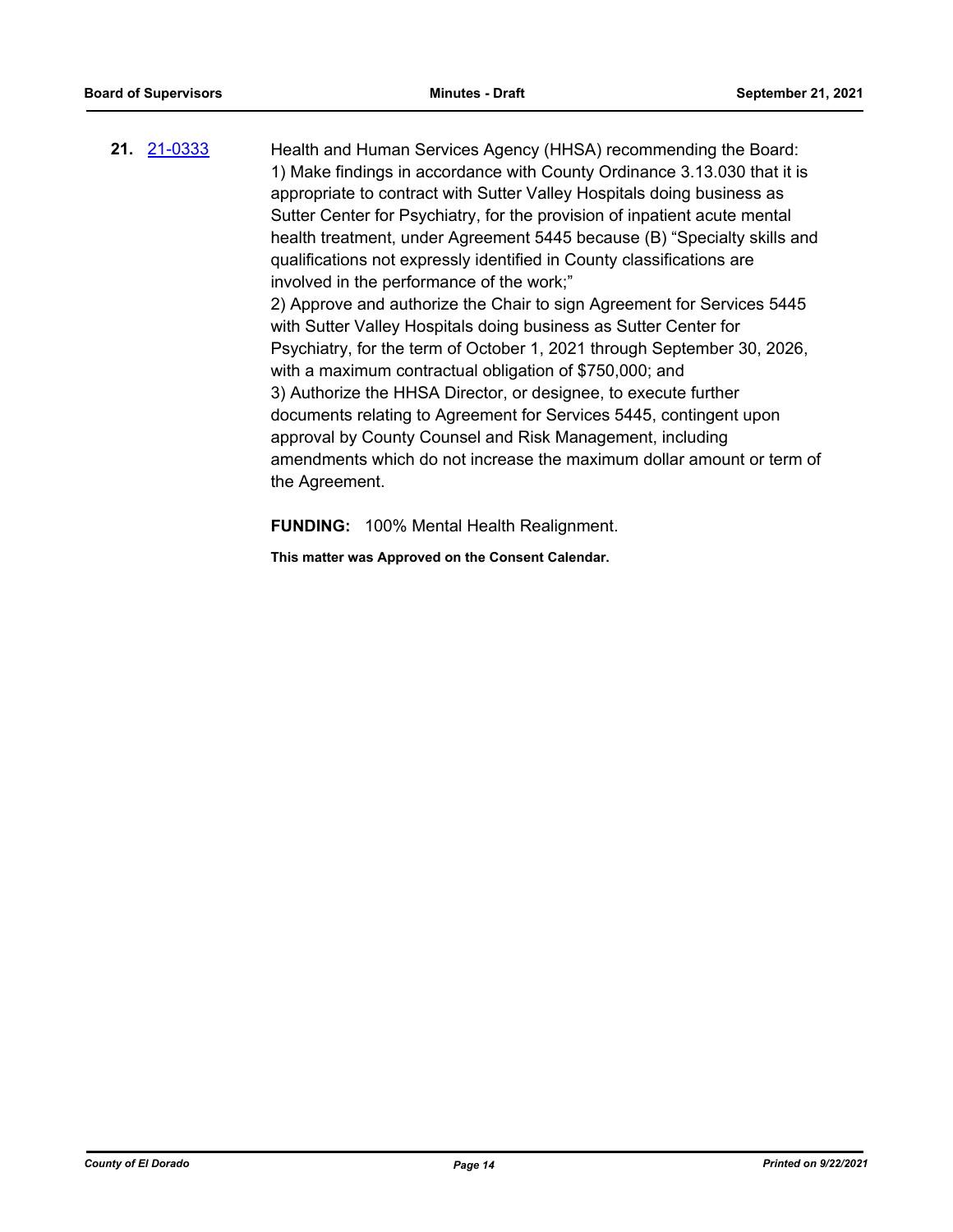**22.** [21-1407](http://eldorado.legistar.com/gateway.aspx?m=l&id=/matter.aspx?key=30302) Health and Human Services Agency (HHSA) recommending the Board, acting as the governing body for the Public Housing Authority,: 1) Award Request for Proposals (RFP) 21-918-009, to the successful and sole proposer, Mercy Housing California, to provide dedicated permanent housing units for veterans of the United States Armed Forces transitioning out of homelessness; and 2) Authorize HHSA to negotiate two agreements for Project Based Veterans Affairs Supportive Housing (VASH) Vouchers awarded through this RFP: A) An "Agreement to Enter into a Housing Assistance Payment" contract for five (5) new construction units subsidized by VASH, consistent with US Department of Housing and Urban Development requirements; and B) A "Housing Assistance Payment" contract for the five (5) new construction units subsidized by VASH, contingent upon completion of the contracted units and acceptance of the Public Housing Authority of the units, indicating the units have been completed in accordance with the agreement and all evidence of completion has been submitted. **FUNDING:** US Department of Housing and Urban Development

provides funding for housing vouchers through multiple programs including Veterans Affairs Supportive Housing (VASH) Vouchers. The Vouchers act as subsidies for rent costs, supplementing the difference between a qualifying individual's income and established fair market rents for the units.

**This matter was Approved on the Consent Calendar.**

**23.** [21-1269](http://eldorado.legistar.com/gateway.aspx?m=l&id=/matter.aspx?key=30164) Library Department recommending the Board approve the donation of security fencing located on the Sacramento-Placerville Transportation Corridor in El Dorado to prevent vandalism of the equipment used for the County Museum railroad program

**FUNDING:** Donation of security fencing and lighting by private donors.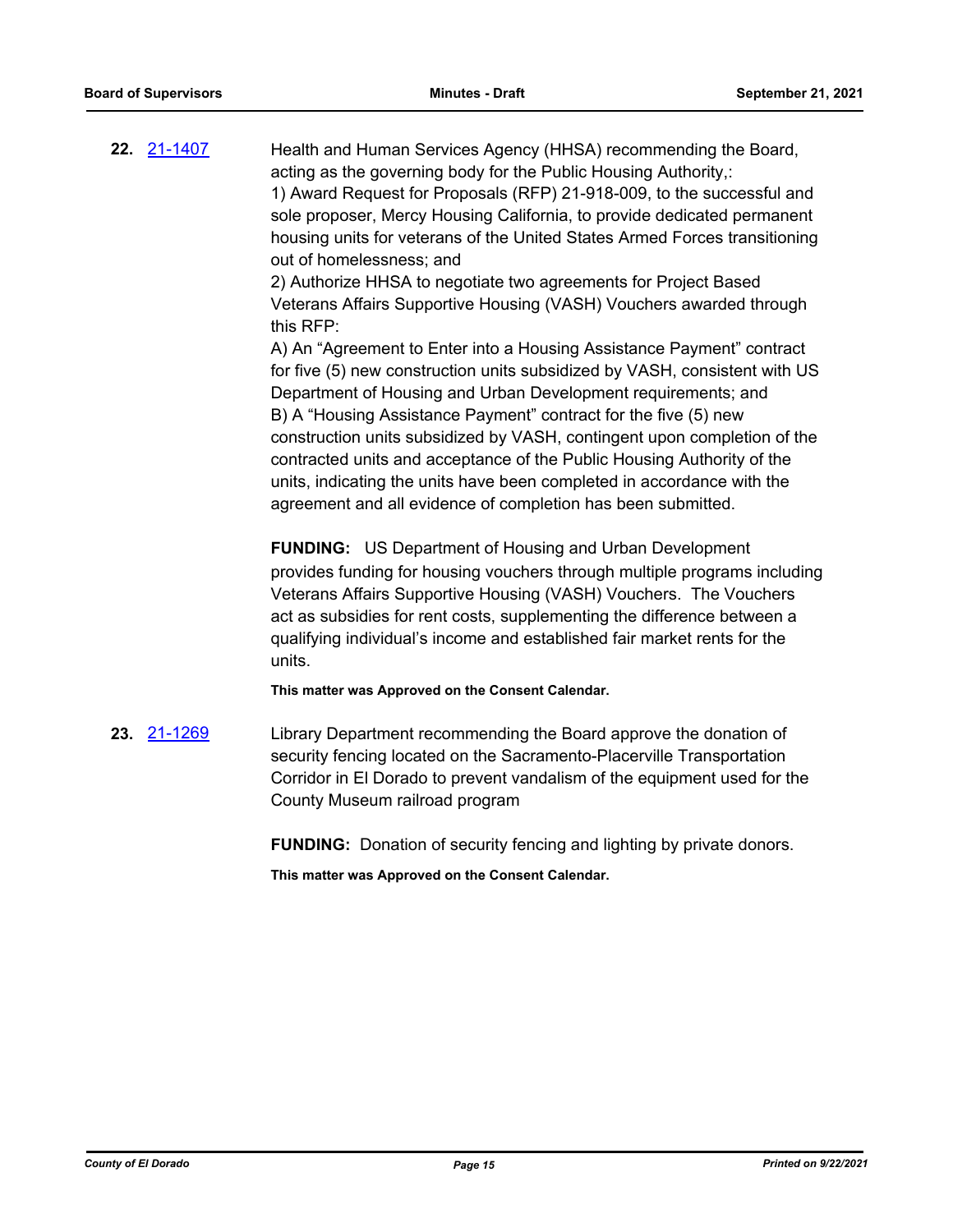#### **LAND USE AND DEVELOPMENT - CONSENT ITEMS**

**24.** [21-1310](http://eldorado.legistar.com/gateway.aspx?m=l&id=/matter.aspx?key=30205) Department of Transportation recommending the Board consider the following for acquiring right of way for the Pony Express (Class 2 and Sidewalk), Capital Improvement Program Project number 97019 / 36109010:

> 1) Approve and authorize the Chair to sign the Acquisition Agreement for Public Purposes and the Certificates of Acceptance accepting Grant Deeds, Slope and Drainage Easements, and Public Utility Easements with Evan E. Bell and Lois E. Bell, Trustees, Bell Family Trust under agreement dated March 22, 2004, for Assessor's Parcel Numbers 009-180-008 and 009-180-013. The Fee and Easement acquisitions provide right-of-way necessary to construct the Project, at a cost of \$28,400;

> 2) Approve and authorize the Chair to sign the Certificates of Acceptance accepting the Easements from seller;

> 3) Authorize the Department of Transportation Director, or designee, to execute the escrow instructions and any other related escrow documents pertaining to the transaction, including payment of title and escrow fees, which are estimated to be \$2,500; and

4) Authorize the Department of Transportation Director, or designee, to extend the date of closure of escrow upon mutual agreement of both parties, if necessary.

**FUNDING:** Active Transportation Program (ATP) (69.2%), Congestion Mitigation and Air Quality Program (24.5%), Transportation Development Act (3.9%), and Road Fund (2.4%). (Local, State, and Federal Funds).

**This matter was Approved on the Consent Calendar.**

**25.** [21-1320](http://eldorado.legistar.com/gateway.aspx?m=l&id=/matter.aspx?key=30215) Department of Transportation recommending the Board approve and authorize the Chair to sign the Notice of Deed Restriction and Covenant to Indemnify the County of El Dorado for Variance 20-0004 for APN 033-565-007, which is located in the Mountain View Estates Subdivision and adjoins Forest Mountain Drive, a County maintained road.

**FUNDING:** Fees paid by applicant.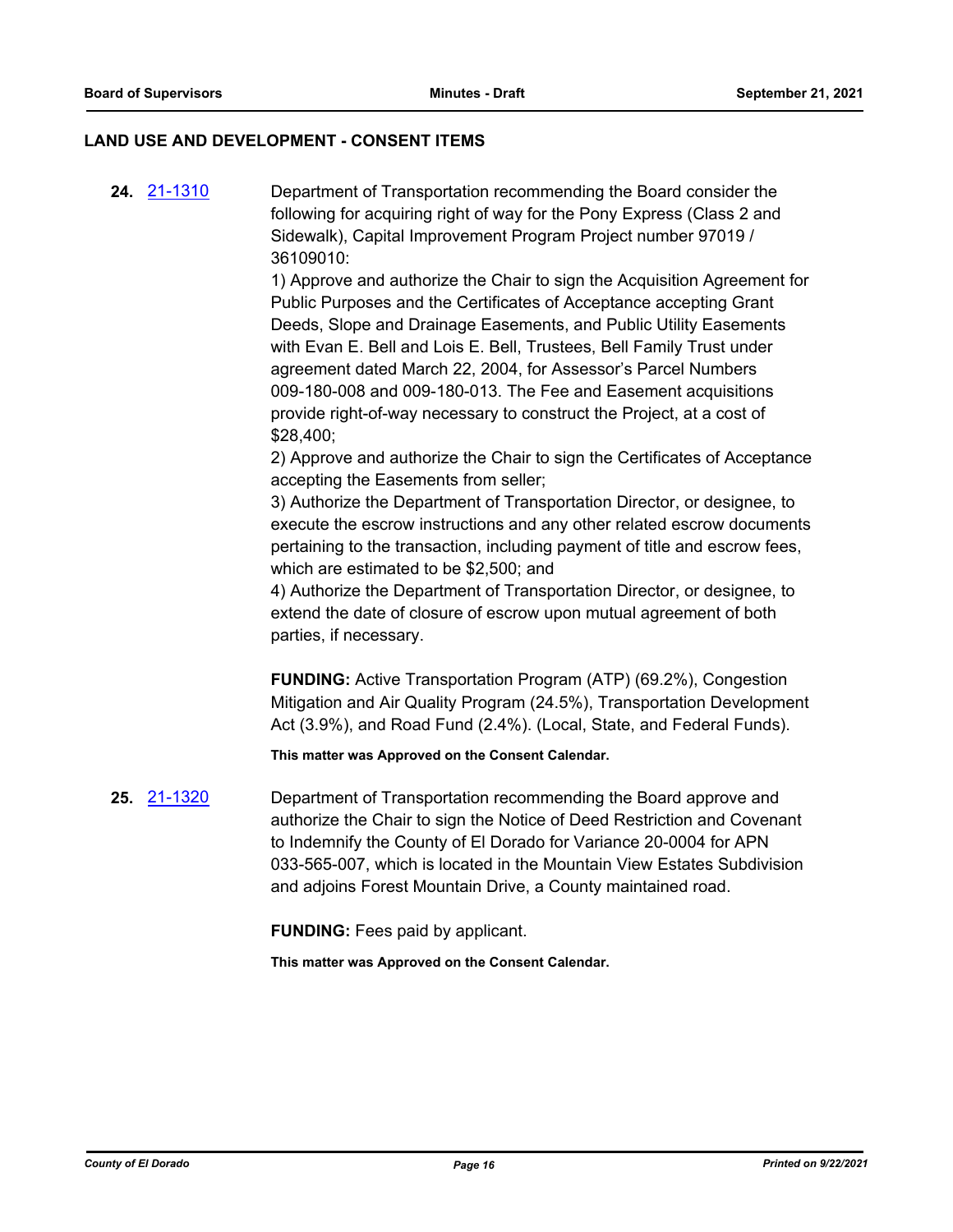**26.** [21-1355](http://eldorado.legistar.com/gateway.aspx?m=l&id=/matter.aspx?key=30250) Department of Transportation recommending the Board approve and authorize the Chair to sign Parcel Map Improvement Agreement 21-54984 for the Granade/Barsotti Parcel Map, P19-0016, between the County, the Owners, Granade Family Survivors Trust and Barsotti Family LLC, and the Developer, DG Granade Inc.

**FUNDING:** Developer Funded.

**This matter was Approved on the Consent Calendar.**

**27.** [21-1283](http://eldorado.legistar.com/gateway.aspx?m=l&id=/matter.aspx?key=30178) Department of Transportation recommending the Board adopt and authorize the Chair to sign Resolution **116-2021** accepting Saratoga Way and Wilson Boulevard into the El Dorado County Maintained Mileage System.

**FUNDING:** Road Fund.

**Resolution 116-2021 was Adopted upon Approval of the Consent Calendar.**

**28.** [21-1374](http://eldorado.legistar.com/gateway.aspx?m=l&id=/matter.aspx?key=30269) Department of Transportation recommending the Board approve and authorize the Chair to sign First Amendment to Agreement for Services 4976 with SWCA Environmental Consultants, modifying various administrative details related to their acquisition of Sycamore Environmental Consultants, Inc., with no changes to the compensation of \$132,118.94, rate schedule, term, or scope of work of the agreement.

**FUNDING:** Road Fund.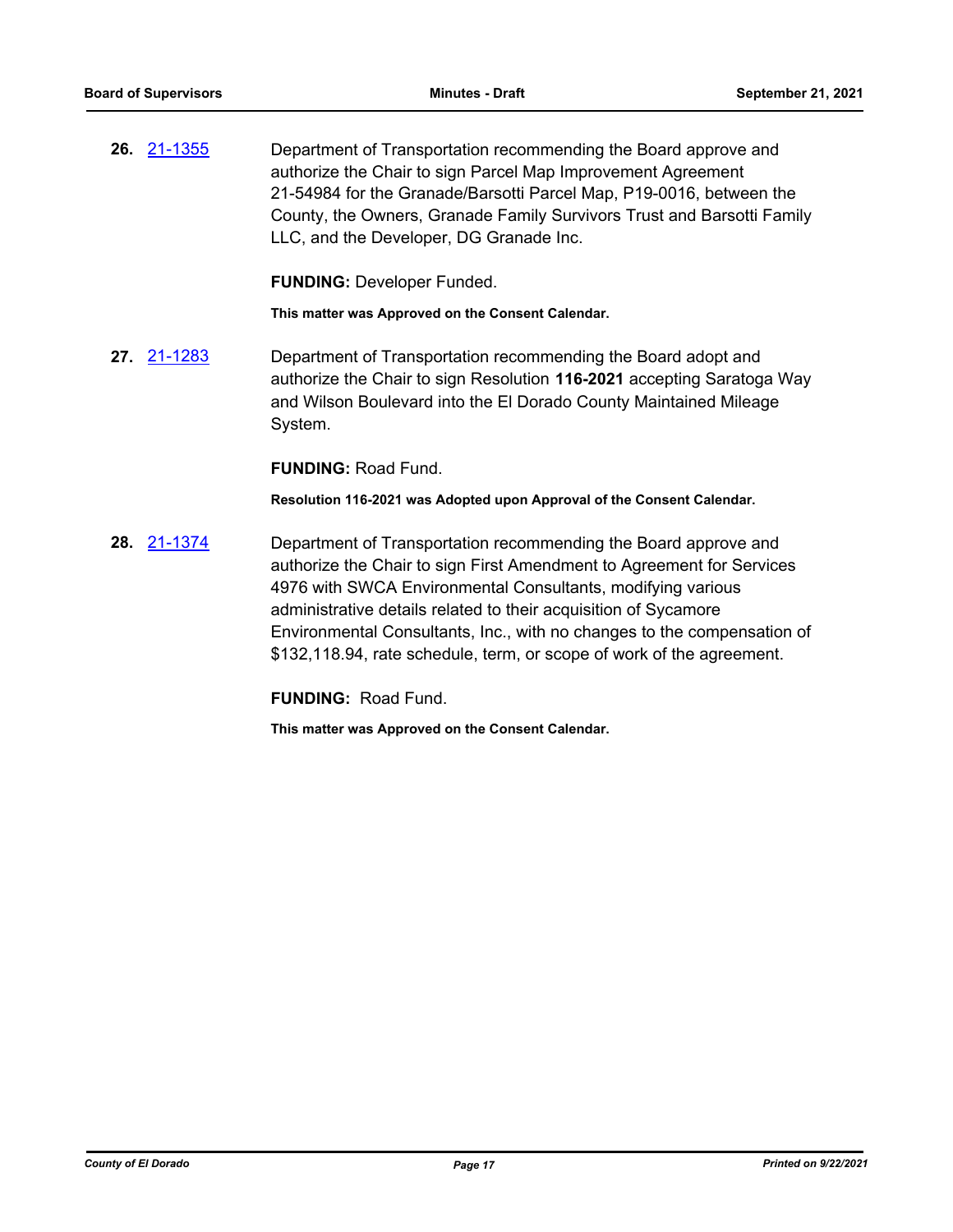| 29. <u>21-1385</u> | Department of Transportation, Maintenance and Operations,                                     |
|--------------------|-----------------------------------------------------------------------------------------------|
|                    | recommending the Board:                                                                       |
|                    | 1) Find the purchase of one (1) snow salt brine unit, one (1) 3 axle dump                     |
|                    | truck, two (2) 2 axle dump trucks and one (1) Nescon XBroom sweeper                           |
|                    | are exempt from competitive bidding in accordance with Purchasing                             |
|                    | Ordinance 3.12.160, Section D;                                                                |
|                    | 2) Authorize the Purchasing Agent to utilize the Sourcewell                                   |
|                    | competitively-bid Contract 052919-CGI for the acquisition of one (1) snow<br>salt brine unit; |
|                    | 3) Authorize the Purchasing Agent to sign a purchase order to the                             |
|                    | awarded Sourcewell vendor, Cargill Road Safety of North Olmsted, OH in                        |
|                    | the amount of \$116,816 plus applicable delivery, taxes and fees                              |
|                    | (estimated at \$13,669.16) for a one time purchase for one (1) snow salt                      |
|                    | brine unit following Board approval;                                                          |
|                    | 4) Authorize the Purchasing Agent to utilize the Sourcewell                                   |
|                    | competitively-bid Contract 060920-NVS for the acquisition of one (1) 3                        |
|                    | axle dump truck;                                                                              |
|                    | 5) Authorize the Purchasing Agent to utilize the State of California                          |
|                    | competitively-bid contract 1-18-23-20F for the acquisition of two (2) 2 axle                  |
|                    | dump trucks and one (1) Nescon XBroom Sweeper; and                                            |
|                    | 6) Authorize the Purchasing Agent to sign a purchase order to the                             |
|                    | awarded Sourcewell and State of California vendor, Riverview                                  |
|                    | International Trucks, LLC, of West Sacramento, CA in the amount of                            |
|                    | \$1,006,027.89 plus applicable delivery, taxes and fees (estimated at                         |
|                    | \$73,334.47) for a one time purchase for one (1) 3 axle dump truck, two (2)                   |
|                    | 2 axle dump trucks and one (1) Nescon XBroom Sweeper following                                |
|                    | Board approval.                                                                               |
|                    |                                                                                               |
|                    |                                                                                               |

**FUNDING:** Road Fund (89%) and Transit Occupancy Tax (11%).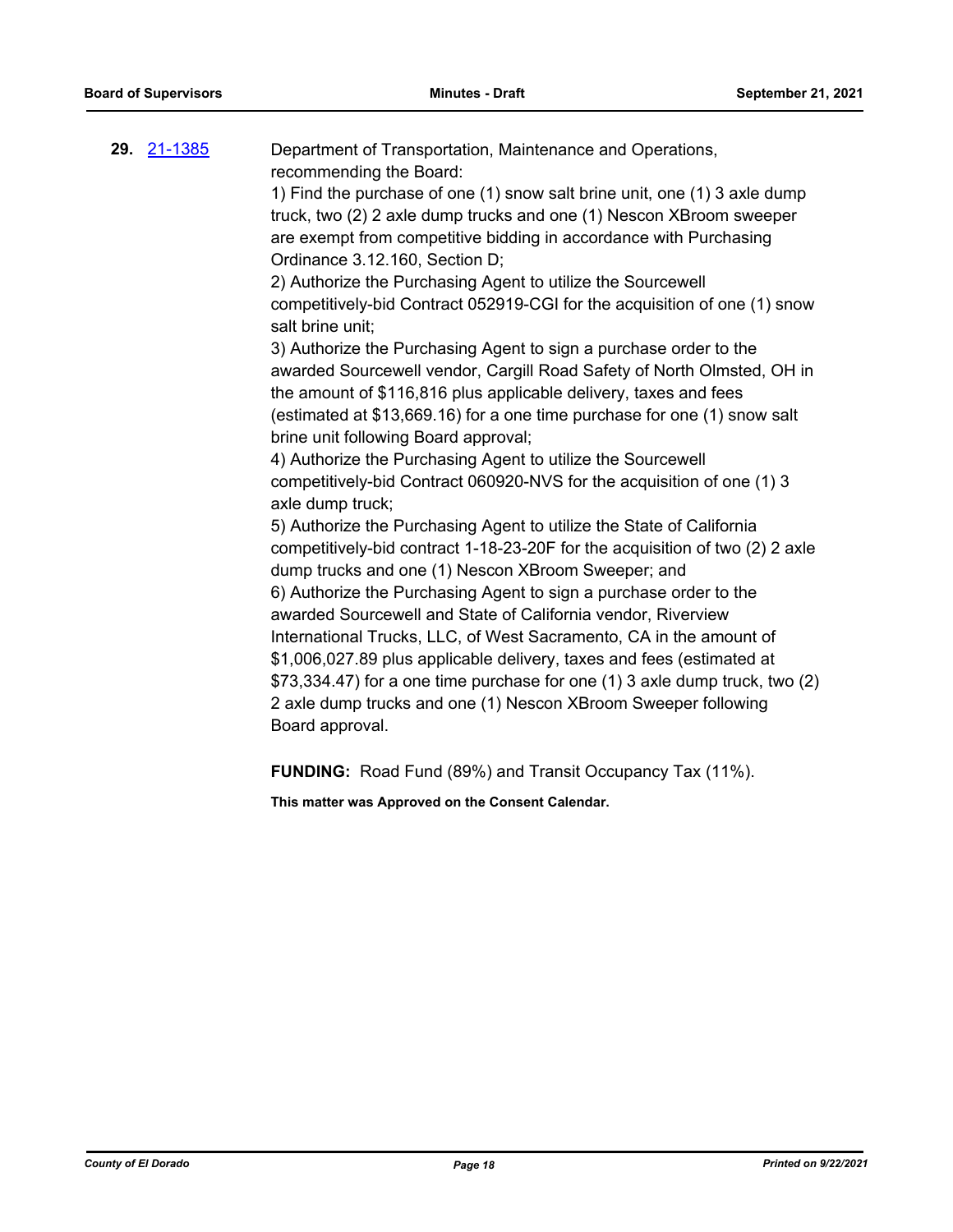**30.** [21-1461](http://eldorado.legistar.com/gateway.aspx?m=l&id=/matter.aspx?key=30356) Planning and Building Department, Planning Division, submitting for approval of Final Map (TM-F21-0005) for Serrano Village K1 & K2, Unit 4, creating a total of 47 residential lots and five miscellaneous lots, on property identified as Assessor's Parcel Numbers 123-500-001, 123-630-008 and 123-630-009 located on the north side of Raphael Drive, approximately 300-feet north of the intersection with Greenview Drive within the Serrano Master Planned Community, in the El Dorado Hills area, and staff recommending the Board consider the following: 1) Approve the Final Map (TM-F21-0005) for Serrano Village K1 & K2, Unit 4 (Attachment G, Exhibit D); 2) Approve and authorize the Chair to sign the Agreement to Make Subdivision Improvements (Attachment B); 3) Approve and authorize the Chair to sign the Agreement on Conditions for Acceptance of Drainage Easements (Attachment E); and 4) Approve and authorize the Chair to sign the Agreement on Conditions for Acceptance of Roads (Attachment F). (Supervisorial District 1)

**FUNDING:** Developer-Funded Subdivision Improvements.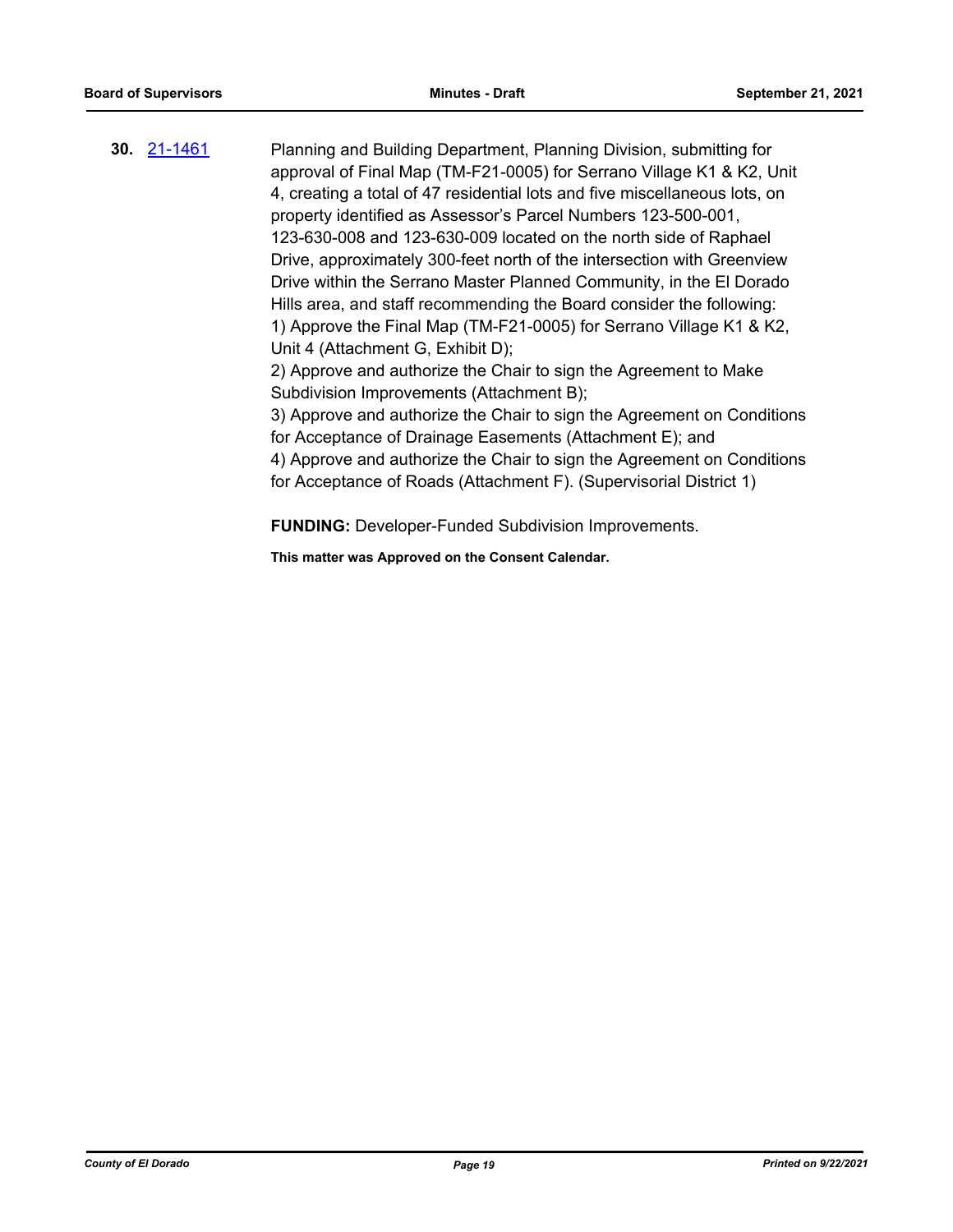#### **LAW AND JUSTICE - CONSENT ITEMS**

**31.** [21-1426](http://eldorado.legistar.com/gateway.aspx?m=l&id=/matter.aspx?key=30321) District Attorney recommending the Board: 1) Approve and authorize the District Attorney to accept and execute Grant Agreement DI22002 in the amount of \$345,654 with the California Office of Traffic Safety, Alcohol and Drug Impaired Driver Vertical Prosecution Program, for the prosecution and investigation of alcohol and drug impaired driving cases for the period of October 1, 2021 through September 30, 2022; and 2) Delegate authority to the District Attorney to execute any agreement amendments or extensions which do not increase Net County Cost, contingent upon County Counsel review. **FUNDING:** California Office of Traffic Safety Alcohol and Drug Impaired Driver Vertical Prosecution Program Grant Funding. **This matter was Approved on the Consent Calendar. 32. 21-1396** El Dorado County Sheriff's Office of Emergency Services recommending the Board find that a state of emergency continues to exist in El Dorado

**FUNDING:** N/A

**This matter was Approved on the Consent Calendar.**

### **END CONSENT CALENDAR**

County as a result of the extreme wildland fire known as the Caldor Fire.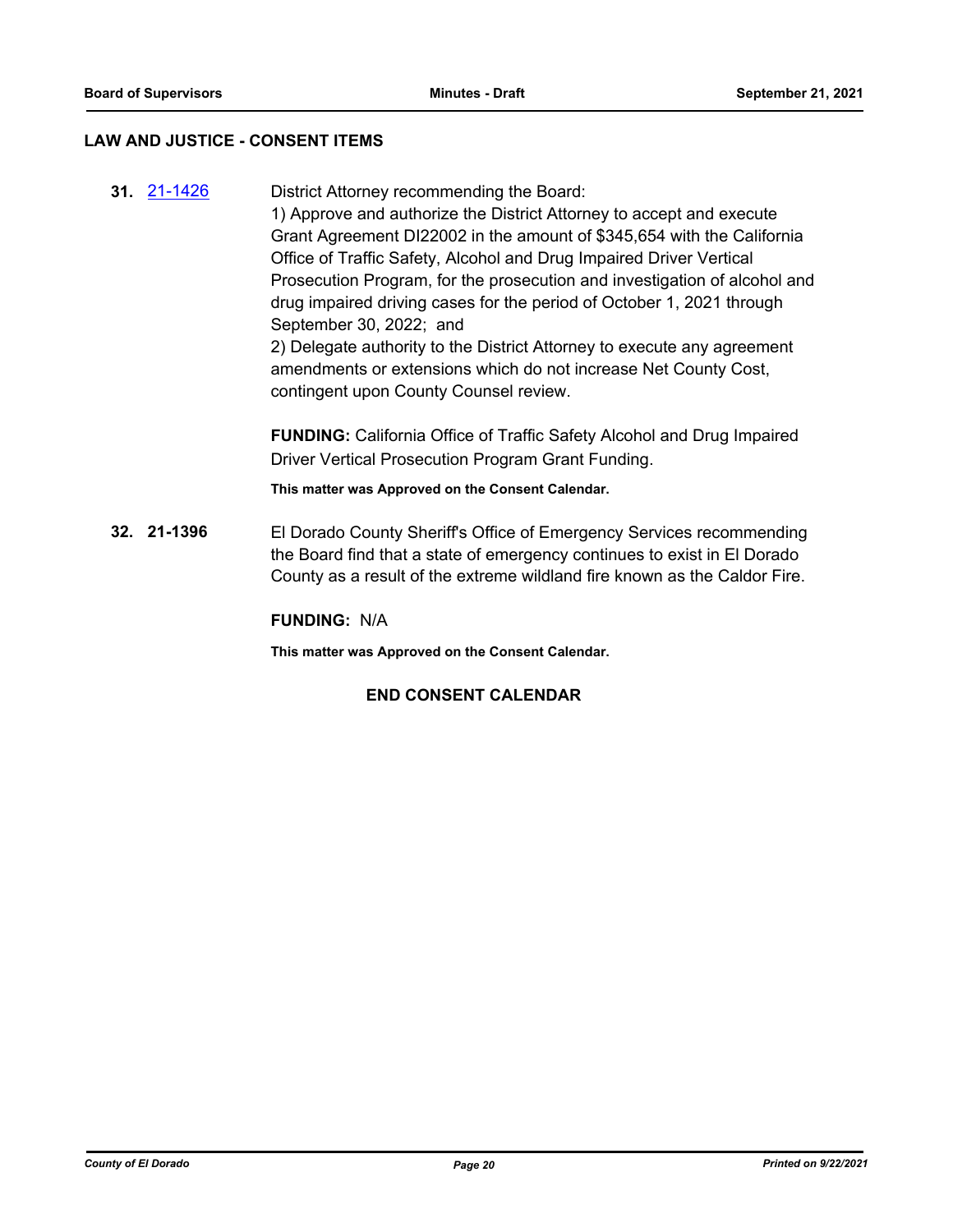#### **9:00 A.M. TIME ALLOCATION (Items will not be heard prior to the time stated)**

**33.** [21-1503](http://eldorado.legistar.com/gateway.aspx?m=l&id=/matter.aspx?key=30398) Chief Administrative Office recommending the Board consider recommended changes to the County of El Dorado Budget for Fiscal Year 2021-22 and direct staff to return on September 28, 2021, with a Budget Resolution, Budget Amendment, and corresponding Personnel Allocation Changes Resolution based on discussion and direction received during this item.

#### **FUNDING:** Various; Countywide Budget Consideration.

*Public Comment: J. Harn, K. Payne, J. Harper, M. Dion-Perry, R. Michelson, L. Pearson, D. Vanderguard, P. Vanderguard, J. McGinnis, J. Gainsbourgh, K. Greenwood, S. Taylor*

**A motion was made by Supervisor Novasel, seconded by Supervisor Thomas to Approve this matter and return to the Board on September 28, 2021 with a Budget Resolution, Budget Amendment, and corresponding Personnel Allocation Changes Resolution based on discussion and direction received during this item to include \$5 million in a Caldor Fire Relief designation and add any additional available General Fund balance to General Fund contingency.**

- **Yes:** 5 Novasel, Hidahl, Parlin, Thomas and Turnboo
- **34.** [21-1451](http://eldorado.legistar.com/gateway.aspx?m=l&id=/matter.aspx?key=30346) Assessor recommending the Board consider the following: 1) Conceptually approve an increase to the Assessor's personnel allocation of 3.2 full-time equivalent employees; and 2) Receive a presentation on Proposition 19, the Home Protection for Seniors, Severely Disabled, Families, and Victims of Wildfire or Natural Disasters Act.

**FUNDING:** General Fund.

*Public Comment: K. Greenwood, J. Harn*

**A motion was made by Supervisor Thomas, seconded by Supervisor Parlin to: 1) Conceptually approve an increase to the Assessor's personnel allocation of 3.2 full-time equivalent employees; and**

**2) The Board received a presentation on Proposition 19, the Home Protection for Seniors, Severely Disabled, Families, and Victims of Wildfire or Natural Disasters Act.**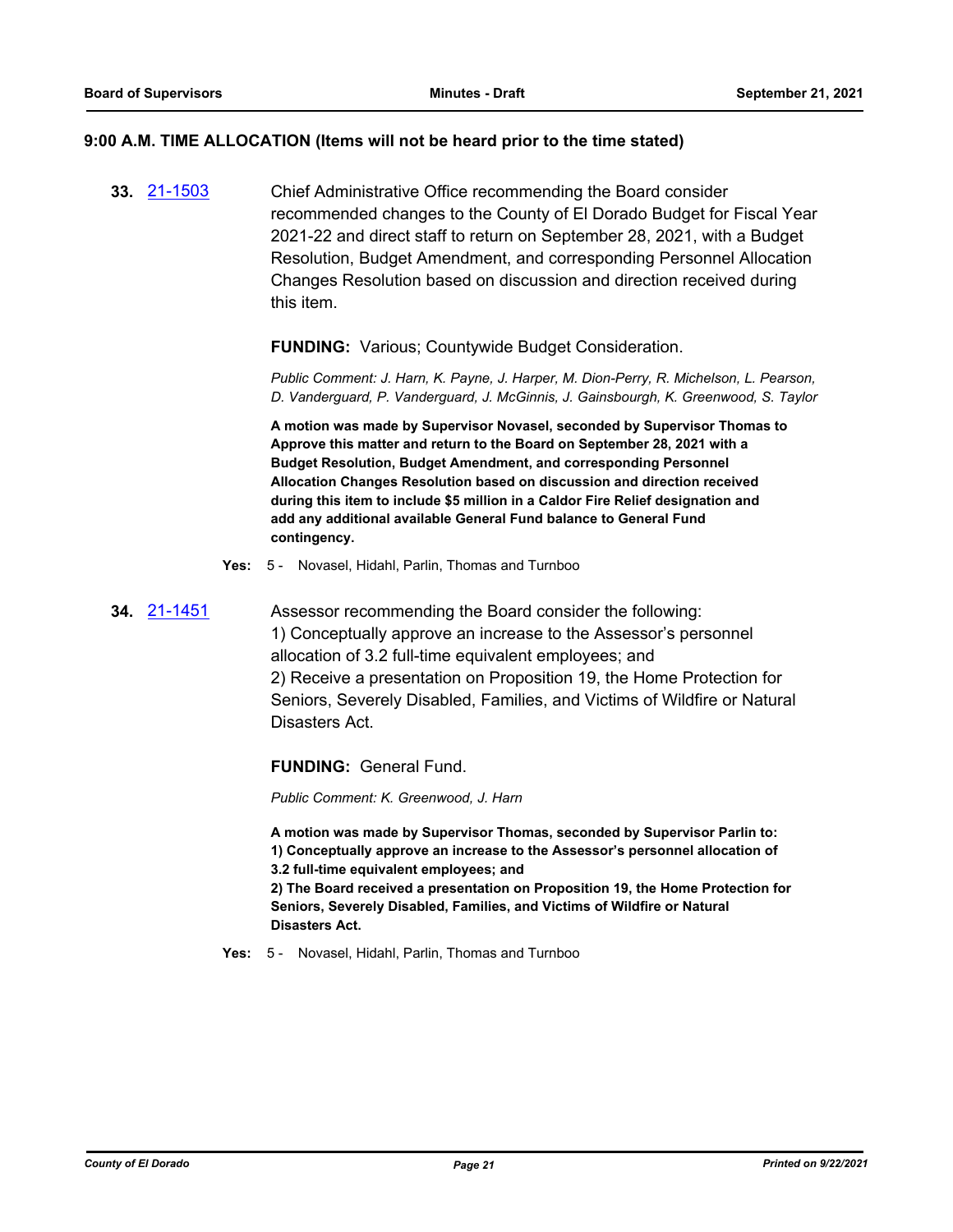**35.** [21-1382](http://eldorado.legistar.com/gateway.aspx?m=l&id=/matter.aspx?key=30277) Chief Administrative Officer and the Director of Human Resources recommending the Board:

1) Approve and authorize the Chair to sign the revised Salary and Benefits Resolution for Unrepresented Employees - Resolution **118-2021** effective the first pay period following adoption;

2) Approve and authorize the chair to sign Resolution **119-2021** revising the Salary Schedule for unrepresented classifications effective the first pay period after adoption;

3) Direct the Human Resources department and the Auditor-Controller's Office to administer and implement the Resolutions' provisions; and 4) Receive an update from staff and provide direction regarding deferred compensation for Unrepresented and Elected Department Heads.

**FUNDING:** Primarily General Fund with some positions being paid with State and Federal Funding.

*Public Comment: K. Payne*

**A motion was made by Supervisor Parlin, seconded by Supervisor Turnboo to Approve this matter and Adopt Resolutions 118-2021 and 119-2021. The Board decided not to pursue at this time deferred compensation for Unrepresented and Elected Department Heads.**

- **Yes:** 5 Novasel, Hidahl, Parlin, Thomas and Turnboo
- **36.** [21-1383](http://eldorado.legistar.com/gateway.aspx?m=l&id=/matter.aspx?key=30278) Chief Administrative Office and Department of Human Resources recommending the Board receive an update from staff and provide direction to staff regarding the Board of Supervisors total compensation as directed at the April 6, 2021, Board meeting.

#### **FUNDING:** General Fund.

*Public Comment: A. Nevis*

**A motion was made by Supervisor Hidahl, seconded by Supervisor Parlin to direct staff to return to the Board with options to increase the Board of Supervisors total compensation to within 5% of the median of comparable counties which would include 2.5% differed compensation.**

**The Board further directed staff to return to the Board within 60 days to explore recommendations for the Board of Supervisors' Assistants total compensation.**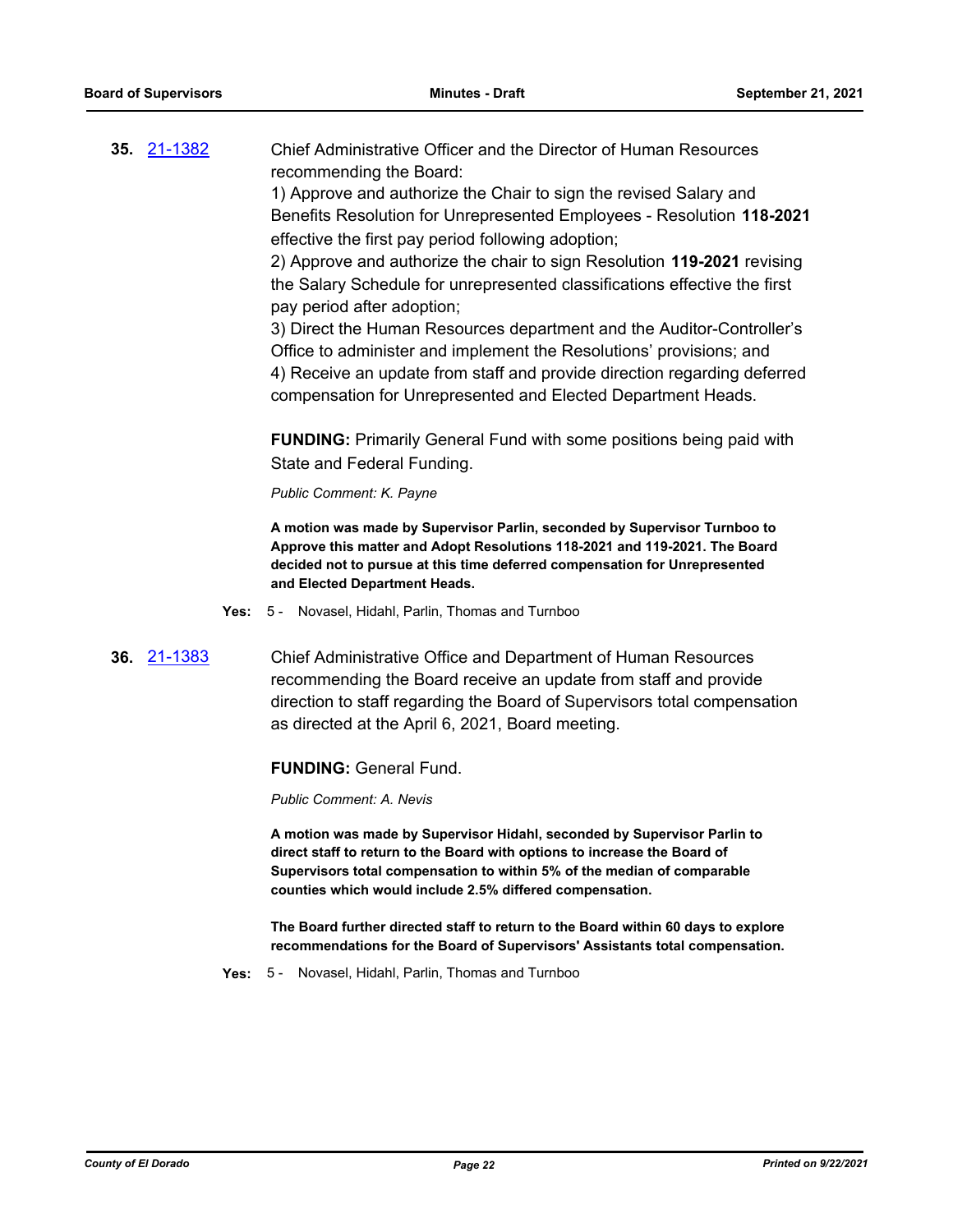#### **DEPARTMENT MATTERS (Items in this category may be called at any time)**

**37.** [21-1304](http://eldorado.legistar.com/gateway.aspx?m=l&id=/matter.aspx?key=30199) Planning and Building Department, Cemeteries Division, recommending the Board receive and file an update to review the attached work plan for administration of El Dorado County-managed cemeteries.

> **FUNDING:** Fees for services, plot sales, parcel taxes for the Georgetown Cemetery Zone of Benefit, General Fund.

*Public Comment: K. Greenwood*

**The Board received and filed an update on the work plan for administration of El Dorado County-managed cemeteries.**

**38.** [21-1515](http://eldorado.legistar.com/gateway.aspx?m=l&id=/matter.aspx?key=30410) Supervisors Thomas and Hidahl recommending the Board direct the Chief Administrative Office to convene an El Dorado County Vegetation Management and Resiliency Working Group. The working group would ideally include public, private, faith-based and non-profit organizations to collaborate on lessons learned from the Caldor Fire in order to define funding streams and initiate a robust, community-based resiliency and vegetation management program that would accelerate the current County efforts. Resiliency measures to improve public safety on both public and private lands from wildfire in El Dorado County could be a key component of the resultant recommendations.

*Public Comment: M. Egbert, S. Taylor, K. Greenwood, M. Johnson*

**Item 38 is hereby moved from Department Matters to 2:00 P.M. Time Allocation**

**A motion was made by Supervisor Thomas, seconded by Supervisor Hidahl to Approve this matter and direct staff to return to the Board by the end of 2021 with an update.**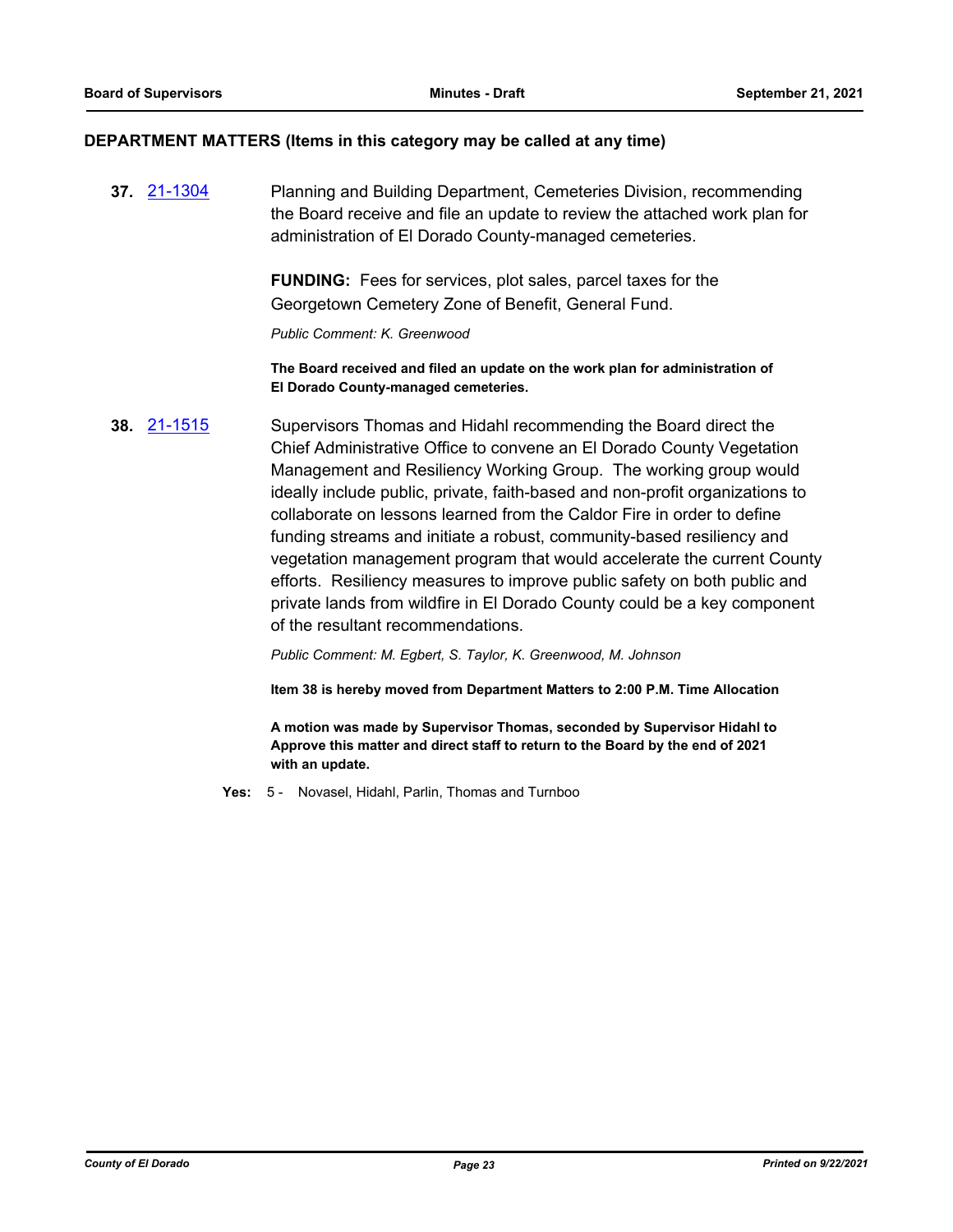#### **11:00 A.M. TIME ALLOCATION (Items will not be heard prior to the time stated)**

**39.** [21-1462](http://eldorado.legistar.com/gateway.aspx?m=l&id=/matter.aspx?key=30357) **HEARING** - Auditor-Controller recommending the Board authorize the disbursement of the excess proceeds from the sale of tax-defaulted property as provided in Attachment B and authorize the Auditor to notify all valid claimants of the Board's action(s).

#### **FUNDING:** N/A

*Public Comment: J. McGinnis*

**Supervisor Hidahl opened the public hearing and upon hearing from the public and staff closed the public hearing.**

**A motion was made by Supervisor Parlin, seconded by Supervisor Thomas to Approve this matter.**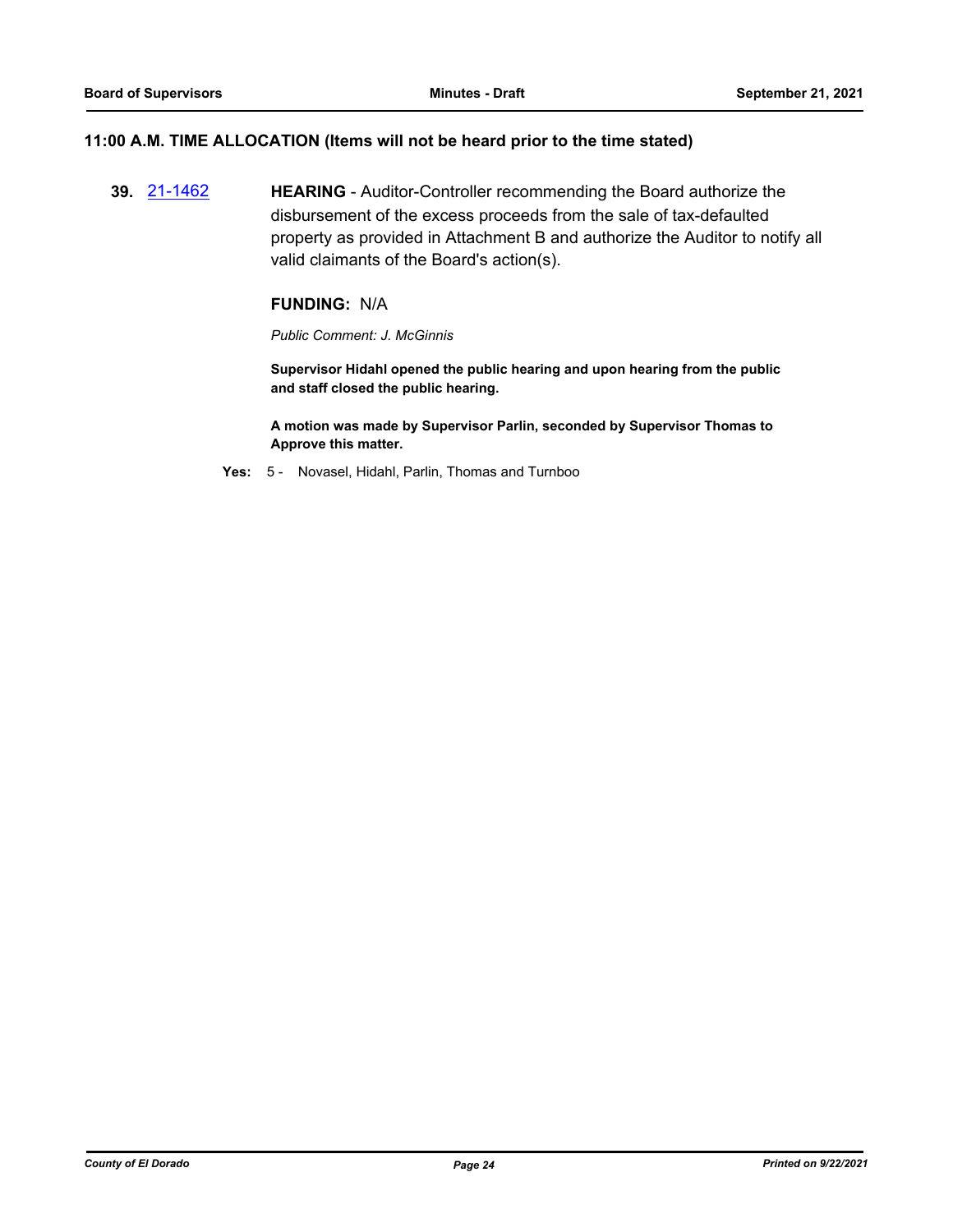## **1:00 P.M. - TIME ALLOCATION (Items will not be heard prior to the time stated)**

## **OPEN FORUM**

*Public Comment: J. McGinnis, J. Gainsbourgh, K. Payne, M. Rodriguez, K. Greenwood, B. Brydon, S. Taylor, Krista*

Open Forum is an opportunity for members of the public to address the Board of Supervisors on subject matter that is not on their meeting agenda and within their jurisdiction. Public comments during Open Forum are limited to three minutes per person. The total amount of time reserved for Open Forum is 20 Minutes.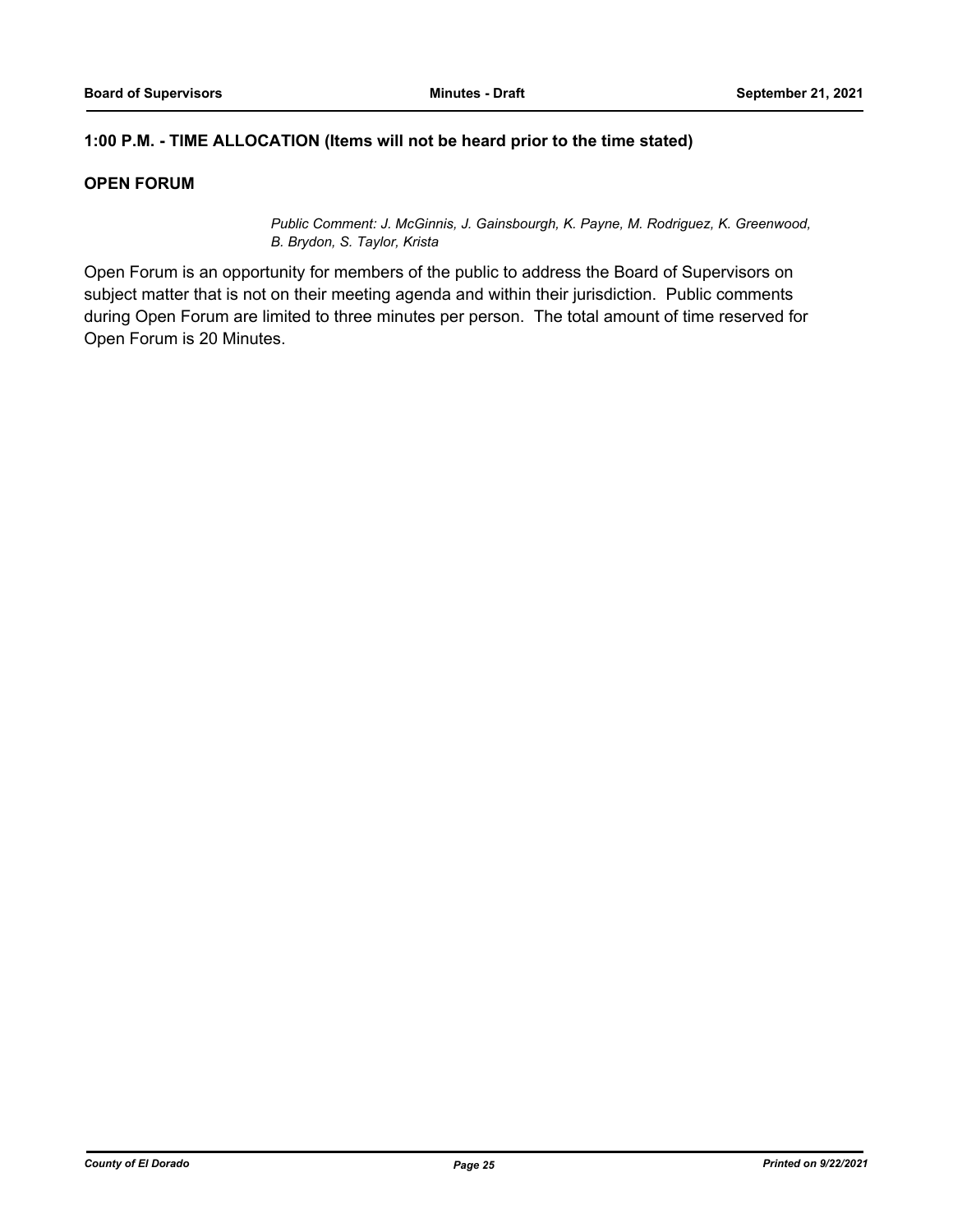### **1:30 P.M. - TIME ALLOCATION (Items will not be heard prior to the time stated)**

**40.** [21-1506](http://eldorado.legistar.com/gateway.aspx?m=l&id=/matter.aspx?key=30401) Environmental Management Department recommending the Board: 1) Adopt and authorize the Chair to sign Urgency Ordinance **5151**, entitled "Caldor Fire Consolidated Debris Removal Program", adding Chapter 8.10 to Title 8 of the El Dorado County Ordinance Code, to establish requirements for the Caldor Fire Consolidated Debris Removal Program;

2) Find that the urgency ordinance is exempt from the California Environmental Quality Act (CEQA) pursuant to statutory exemption Public Resources Code Section 21080(b)(3) (projects to maintain, repair, restore, or replace property or facilities damaged or destroyed as a result of a declared disaster); Section 21080(b)(4) (actions necessary to mitigate an emergency); and CEQA Guidelines Section 15269(a) (maintaining, repairing, restoring, demolishing, or replacing property or facilities damaged or destroyed as a result of a disaster). (4/5 vote required)

## **FUNDING:** N/A

*Public Comment: K. Greenwood, S. Taylor*

**A motion was made by Supervisor Turnboo, seconded by Supervisor Parlin to Approve this matter and Adopt Urgency Ordinance 5151, entitled "Caldor Fire Consolidated Debris Removal Program", adding Chapter 8.10 to Title 8 of the El Dorado County Ordinance Code, to establish requirements for the Caldor Fire Consolidated Debris Removal Program**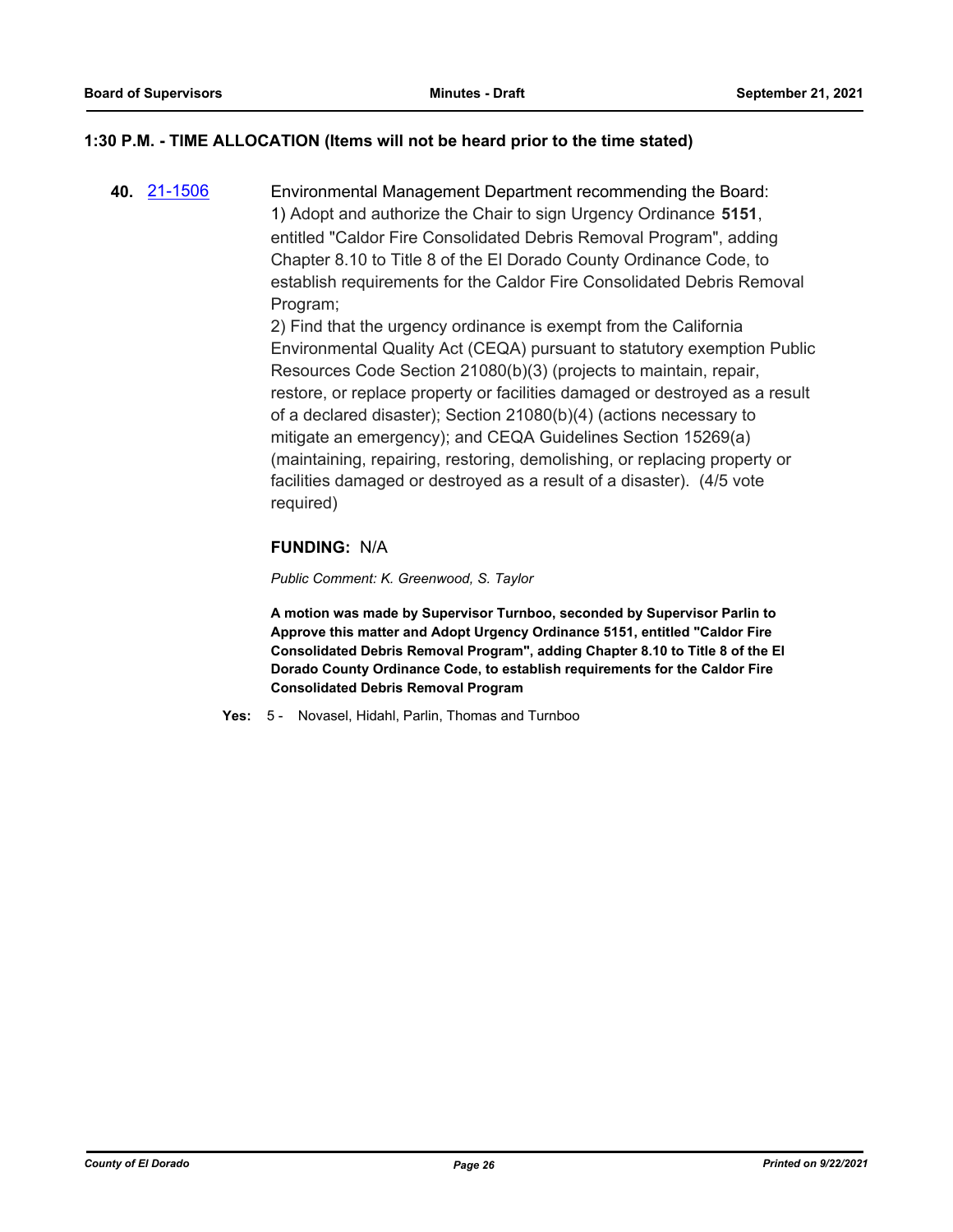#### **ITEMS TO/FROM SUPERVISORS (May be called at any time during the meeting)**

**Supervisor Novasel reported on the following: Evacuated from home. Acknowledging the fire fighters. Highway 50 open. Tahoe Regional Planning Agency meeting.**

**Supervisor Parlin reported on the following: PG&E complaints. Music on the Divide. Fire danger at campsites.**

**Supervisor Thomas reported on the following: Patriots Day event. Sacramento Area Council of Government meeting. Diamond Springs and El Dorado Community Advisory Committee meeting.**

**Supervisor Turnboo reported on the following: Chief Administrative Officer meeting. Department Head meetings. Working with fire victims. Grizzly Flat foundation.**

**Supervisor Hidahl reported on the following: California State Association of Counties meeting. El Dorado Transit and Transportation meetings. PG&E meeting. Environmental Management meeting. El Dorado Hills Costco proposal meeting. FENIX executive committee meeting. Grand Jury meet and greet. Special Board meeting. El Dorado Hills Community Council meeting. Pioneer El Dorado Hills Community meeting. Transportation Director meeting. Buckeye Union school district meeting.**

#### **CAO UPDATE (May be called at any time during the meeting)**

**Don Ashton, Chief Administrative Officer, reported on the following: Caldor Fire Recovery efforts. Press conference with President Biden and Governor Newsom. Tour of the Caldor fire burn area. El Dorado County's redistricting efforts.**

#### **ADJOURNED AT 5:00 P.M.**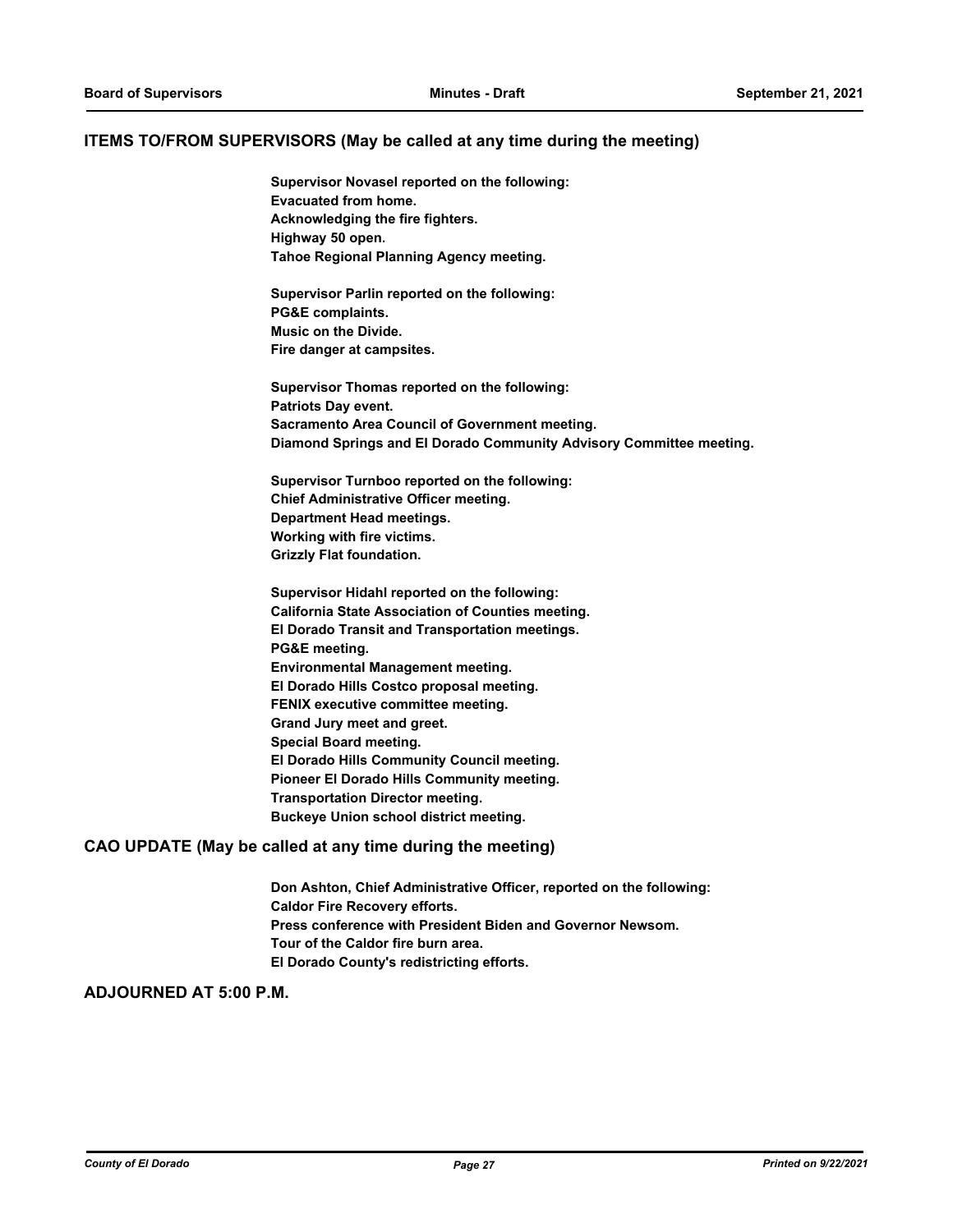### **CLOSED SESSION**

*Public Comment: S. Taylor*

| 41. 21-1463 | <b>Conference with Legal Counsel - Existing Litigation pursuant to</b> |
|-------------|------------------------------------------------------------------------|
|             | Government Code Section 54956.9(d)(1). Title: County of El Dorado v.   |
|             | General Reinsurance Corporation, United States District Court for the  |
|             | Eastern District of California, Case No. 2:20-CV-00099-KJM-AC          |
|             | Number of potential cases: (1). (Est. Time: 10 Min.)                   |

**No Action Reported. All five Supervisors participated.**

**42.** [21-1464](http://eldorado.legistar.com/gateway.aspx?m=l&id=/matter.aspx?key=30359) **Conference with Legal Counsel - Existing Litigation** pursuant to Government Code Section 54956.9(d)(1). Title: Alliance for Responsible Planning, A California Non-Profit Public Benefit Corporation v. El Dorado County Board of Supervisors, County of El Dorado, Sue Taylor, and Save Our County, El Dorado County Superior Court Case No. PC20160346. Number of potential cases: (1). (Est. Time: 10 Min.)

**No Action Reported. All five Supervisors participated.**

**43. 21-1465 Conference with Legal Counsel - Initiation of Litigation** pursuant to Government Code Section 54956.9(d)(4). Number of potential cases: (1). (Est. Time: 10 Min.)

> **This matter was Continued to September 28, 2021 upon Approval of the Consent Calendar.**

**44.** [21-1483](http://eldorado.legistar.com/gateway.aspx?m=l&id=/matter.aspx?key=30378) **Conference with Legal Counsel - Initiation of Litigation** pursuant to Government Code Section 54956.9(d)(4). Number of potential cases: (1). (Est. Time: 15 Min.)

**No Action Reported. All five Supervisors participated.**

**45. 21-1520 Pursuant to Government Code Section 54957- Public Employee Performance Evaluation.** Title: County Counsel. (Est. Time: 10 Min.) (Cont. 9/21/2021, Item 45)

> **This matter was Continued to September 28, 2021 upon Approval of the Consent Calendar.**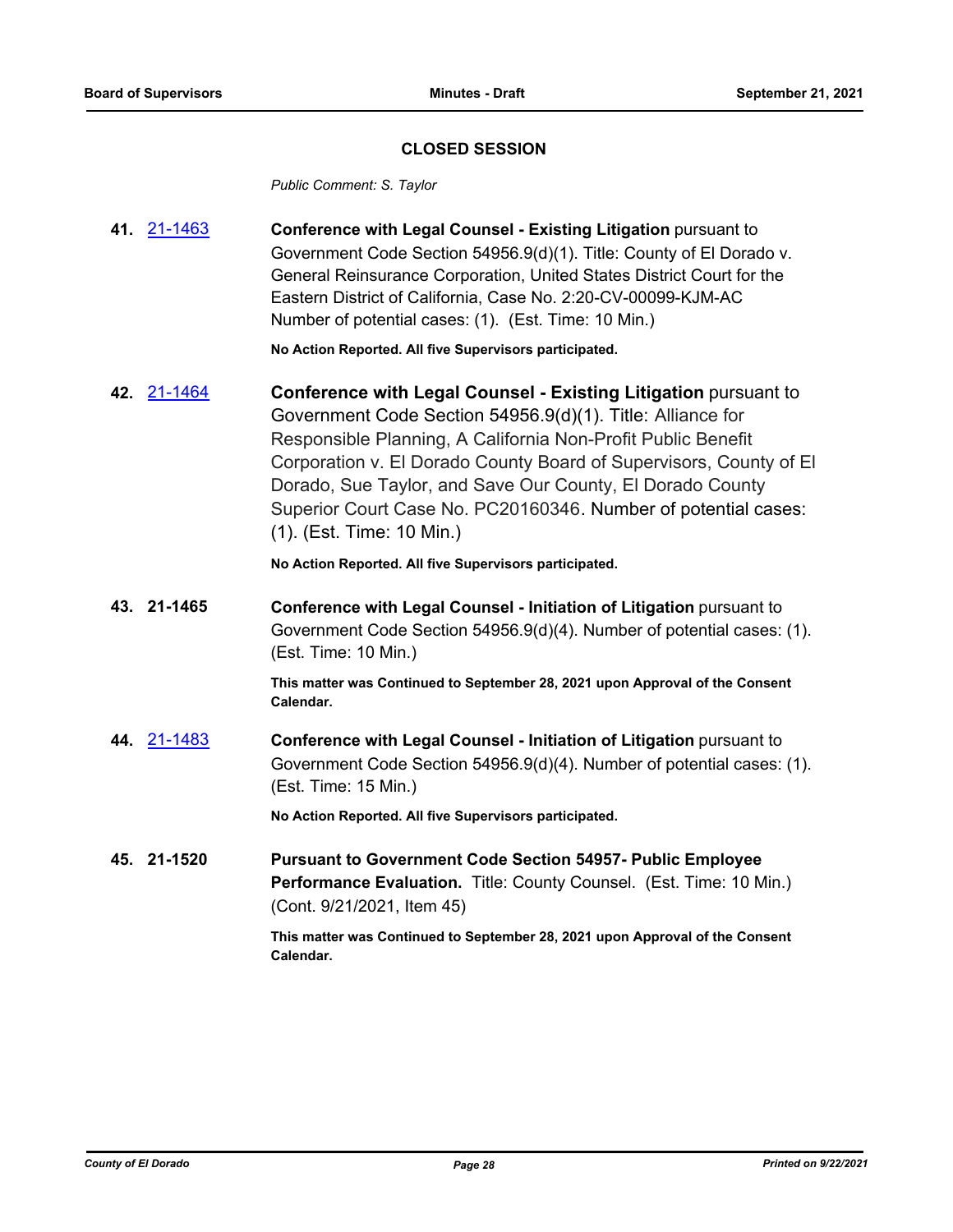On August 19, 2003, the Board adopted the following protocol: It is a requirement that all speakers, County staff and the public, when approaching the podium to make a visual presentation to the Board of Supervisors, must provide the Clerk with the appropriate number of hard copies of the presentation for Board members and the audience.